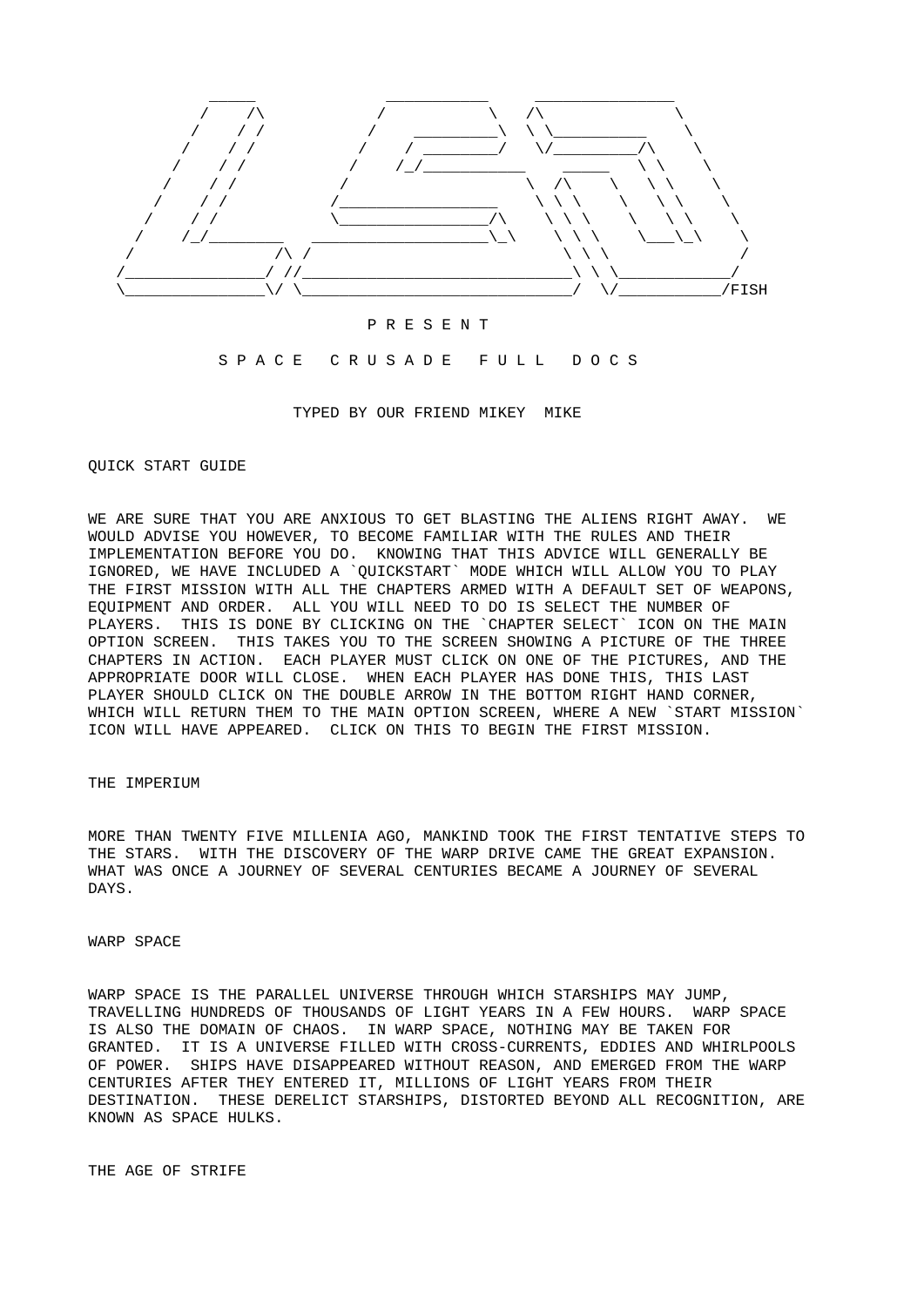DURING THE GREAT EXPANSION, MAN REACHED EVER FURTHER INTO THE STARS. IN TIME THE HIDDEN POWER OF THE WARP CAME TO BE NOTICED. BY ENTERING WARP SPACE MAN HAD AWOKEN AN ANCIENT EVIL: THE MINIONS OF CHAOS HAD ESCAPED THE WARP. THE FIRST GREAT WAR, KNOWN AS AGE OF STRIFE, HAD BEGUN.

FOR MORE THAN FIVE THOUSAND YEAR, WARFARE WRACKED MANKIND, NATION BATTLED WITH NATION, PLANET FOUGHT PLANET, SYSTEM DESTROYED SYSTEM. ABANDONED COLONIES PERISHED BY THE SCORES WHILST ALIENS PLUNDERED AND GREW FAT ON THE WRECK OF HUMANITY. THEN CAME A SAVIOR. THE AGE OF STRIFE, ARGUABLY THE GREATEST TIME OF PERIL MANNERS EVER FACED, BOUGHT FORTH THE GREATEST MAN HISTORY HAS RECORDED - THE MAN WHO WOULD BE KNOWN AS THE EMPEROR OF HUMAN SPACE. A SHREWD DIPLOMAT, HE GATHERED THE FRAGMENTS OF HUMAN SOCIETY AND FORMED THEM INTO THE EMPIRE. A BRILLIANT SOLDIER, HE CONQUERED AND RECLAIMED THE WORLDS LOST TO CHAOS. FOR THIS TASK HE CREATED THE SPACE MARINES, THE GREATEST WARRIORS OF ALL.

THE LEGIONS ASARTES IS THE OFFICIAL TITLE OF THE WARRIOR ORGANIZATION KNOWN AS THE SPACE MARINES. ITS WARRIORS ARE ACKNOWLEDGED AS THE MOST POWERFUL AND FEARED FIGHTING MEN IN THE IMPERIUM.

IN NUMERICAL TERMS THE SPACE MARINES ARE A SMALL FORCE, BUT THEIR SUPER HUMAN ABILITY AND FEARSOME REPUTATION MAKE THEM WORTH MANY TIMES THEIR OWN NUMBER IN CONVENTIONAL TROOPS. THEY ARE HELD IN AWE THROUGHOUT THE EMPIRE.

SPACE MARINES ARE ORGANIZED INTO SELF-CONTAINED CHAPTERS, EACH WITH ITS OWN FLEET. A CHAPTERS FLEET PROVIDES ACCOMMODATION, TRAINING FACILITIES, MACHINES SHOPS, ARMORIES, SHUTTLE SILOS AND EVERY OTHER FACILITY THE CHAPTER REQUIRES. THE FLEET ROAMS THROUGH THE GALAXY IN PURSUIT OF THE ENEMIES OF MANKIND. TASK FORCES BREAK AWAY FROM IT FOR INDIVIDUAL MISSIONS OR CAMPAIGNS, AND REJOIN THE FLEET WHEN THEIR MISSION IS ACCOMPLISHED.

## SPACE MARINE EQUIPMENT

SPACE MARINES HAVE ACCESS TO THE FULL RANGE OF IMPERIAL WEAPONRY AND EQUIPMENT. THE DISTINCTIVE SPACE MARINE POWERED ARMOR PROTECTS THEM IN ALL ENVIRONMENTS AND IS CAPABLE OF WITHSTANDING DIRECT HITS FROM ALL BUT THE MOST POWERFUL WEAPONS. THE STANDARD SPACE MARINE WEAPON IS THE BOLT GUN OR THE BOLTER. THIS IS A DEVASTATING WEAPON, WHICH FIRES A HAIL OF SMALL-CALIBRE EXPLOSIVE SHELLS. THE MAIN CLOSE-ASSAULT WEAPON IS THE BOLT PISTOL. A SMALLER VERSION OF THE BOLTER THAT BECAUSE OF ITS SIZE IS IDEAL FOR HAND-TO-HAND FIGHTING. THE SPACE MARINES ALSO HAVE A NUMBER OF VERY HEAVY WEAPONS THAT MAY BE EMPLOYED WHEN GREATER FIRE POWER IS NEEDED FOR A MISSION.

## ASSAULTING SPACE HULKS

## A COMMON ASSAULT PROCEDURE IS AS FOLLOWS:

1. THE MOTHER SHIP LAUNCHES ONE OR MORE ASSAULT VESSELS TOWARDS THE ALIEN STARSHIP. ONCE ALONGSIDE, A NUMBER OF DOCKING CLAWS EXTEND FROM THE ASSAULT VESSELS AND GRAB THE SIDE OF THE ALIEN SHIP. THE POWERFUL CLAWS TEAR INTO THE ALIEN SHIP AND PULL THE ASSAULT VESSEL INTO THE ATTACK POSITION.

2. PROBES WHICH PIERCE THE SKIN OF THE ALIEN SHIP ARE THEN EXTENDED FROM THE CLAWS. EACH PROBE HAS WITHIN IT A PASSAGEWAY THROUGH WHICH THE SPACE MARINES ATTACK. ONCE THIS HAS PUNCTURED THE ALIENS SHIP AND BEEN MADE AIRTIGHT, THE BLAST DOORS ARE OPENED AND THE SPACE MARINES ASSAULT THE ALIEN SHIP.

3. THE SPACE MARINE SQUAD IS EXPECTED TO MOVE FAST AND ACCOMPLISH THE SET MISSION. ONCE THE MISSION HAS BEEN ACCOMPLISHED, THE SPACE MARINES MAKE THEIR WAY BACK TO THE DOCKING CLAW. WITH ALL THE SPACE MARINES BACK ON THE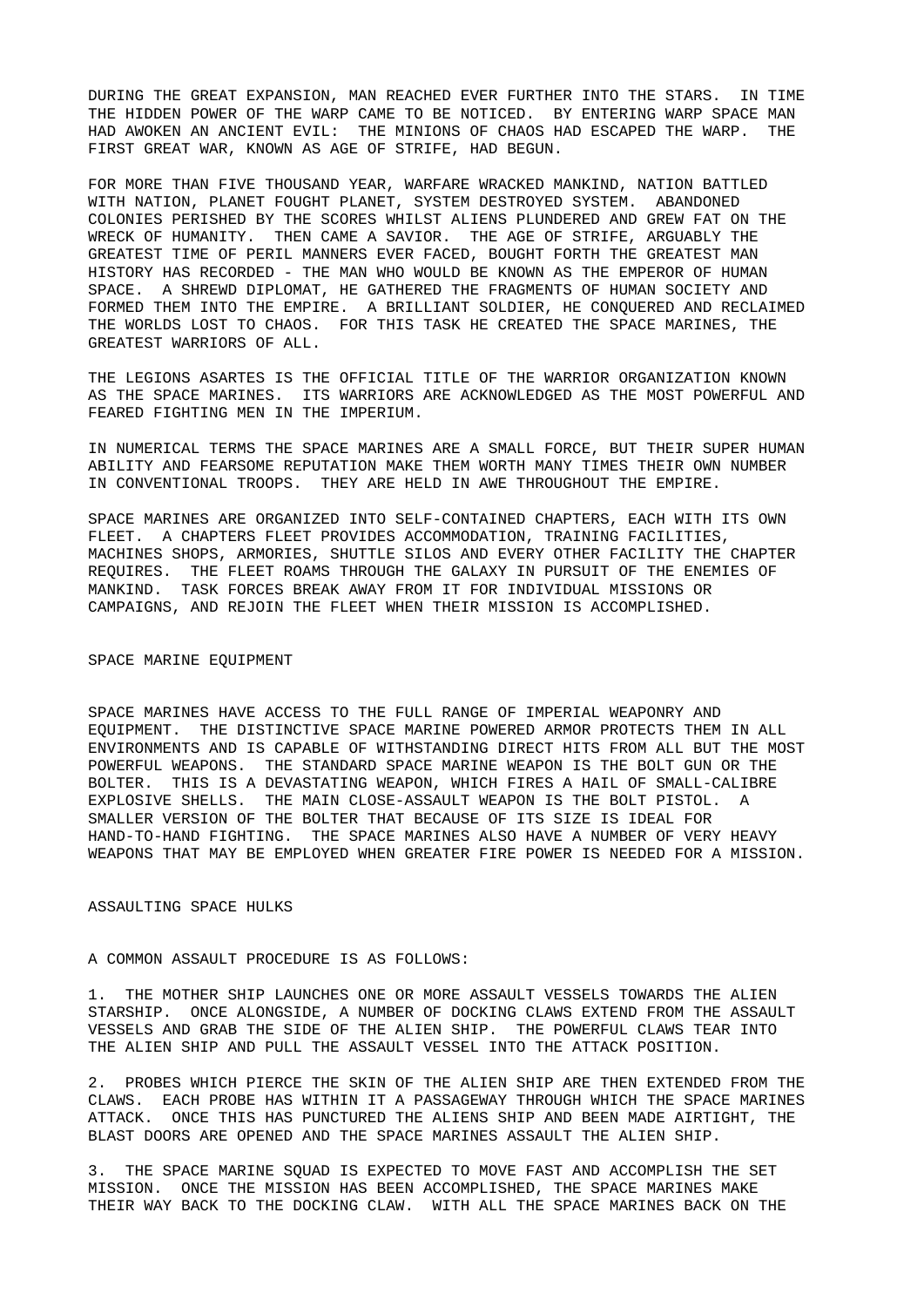ASSAULT SHIP, THE DOCKING CLAWS RELEASE THE ALIEN SHIP AND THE ASSAULT VESSEL RETURNS TO THE MOTHER SHIP.

SPACE CRUSADE: THE GAME

SPACE CRUSADE IS A SCIENCE FICTION ROLE PLAYING GAME, IN WHICH YOU CONTROL A COMMANDER AND FOUR MARINES. YOUR COMMANDER STARTS OFF AS A SERGEANT, AND CAN WORK HIS WAY THROUGH THE RANKS. THE COMPUTER VERSION ALLOWS FOR THREE PLAYERS, EACH COMMANDING ONE MARINE CHAPTER EACH. THE ALIEN IS `PLAYED` BY THE COMPUTER.

IF YOU DO WELL YOU WILL BE PROMPTED UNTIL YOU REACH THE EXALTED RANK OF CAPTAIN SENIORIS, OR IF YOU MANAGE TO ACCOMPLISH EACH OF THE PRIMARY MISSIONS, YOU WILL BECOME CAPTAIN SUPREMUS. (SOME OF THE TERMS BEING USED HERE WILL SEEM A LITTLE DAUNTING AT FIRST. DON`T WORRY EVERYTHING IS EXPLAINED IN DETAIL OVER THE NEXT FEW PAGES.)

YOU WILL ALSO BE AWARDED HONOR BADGES IF YOU DO WELL IN A GAME. THE SIX MARINE RANKS ARE SHOWN ON THE MARINE RANK SECTION FOLLOWING.

THE RULES OF PLAY

THE BEST WAY TO EXPLAIN HOW TO PLAY SPACE CRUSADE IS TO EXPLAIN THE RULES OF THE BOARD GAME, AND THEN INDICATE HOW THEY ARE IMPLEMENTED ON YOUR COMPUTER. THE GAME IS FOR ONE TO THREE PLAYERS. THE PLAYERS CONTROL THREE MARINE COMMANDERS AND THEIR SPACE MARINES. THESE PLAYERS ARE CALLED THE MARINE PLAYERS. THE COMPUTER PLAYS THE ALIEN. EACH GAME IS A MISSION, AND DETAILS OF ALL THE MISSIONS APPEAR AT THE END OF THIS MANUAL. PUT AS SIMPLY AS POSSIBLE, THE GAME GOES AS FOLLOWS:

AT THE START OF A GAME, THE MARINE PLAYERS CHOOSE THE MARINE CHAPTER THEY WISH TO REPRESENT, THE WEAPONS FOR THEIR MARINE TEAM, THE MISSION TO BE PLAYED AND THE EQUIPMENT PACKS AND ORDERS FOR THEIR MARINE TEAM. THE MARINE PLAYERS TAKE THEIR TURN FIRST, AFTER EACH MARINE TEAM THAT ARE IN PLAY HAVE HAD THEIR TURN THEN THE ALIEN TAKES ITS TURN. THE MARINE PLAYERS MUST ATTEMPT TO ACCOMPLISH THE MISSION THEY HAVE SELECTED FROM THE MISSION LIST. DURING THEIR TURN, EACH MARINE MAY MOVE, FIRE OR FIGHT USING HAND TO HAND COMBAT. AS THE MARINES EXPLORE THE GAME MAP, THEY WILL OBVIOUSLY ENCOUNTER ALIENS. MARINE PLAYERS SCORE POINTS FOR ELIMINATING THEIR OPPONENTS, AND THE PLAYER WHO SCORES THE MOST POINTS WINS THE GAME. THAT`S IT MOVE IN , KILL ALIENS, ACHIEVE MISSION OBJECTIVES, MOVE OUT.

THE MISSIONS

THE MARINE PLAYERS CHOOSE ONE OF THE MISSIONS FROM THE MISSION LIST AND READ THE MISSION BRIEF TEXT WHICH EXPLAINS THE MISSION OBJECTIVES.

INCREASING IN RANK AND GAINING AWARDS

THE PLAYER WITH THE MOST POINTS, AT THE END OF EACH MISSION, WINS, PROVIDED THAT THE MINIMUM POINT THRESHOLD HAS BEEN REACHED BY THAT PLAYER. THE PLAYER WHO WON THE GAME MOVES UP A RANK BY ONE LEVEL AND PLAYERS WHO HAVE SCORED SUFFICIENT POINTS WILL RECEIVE AWARDS. IF NONE OF THE PLAYERS HAVE REACHED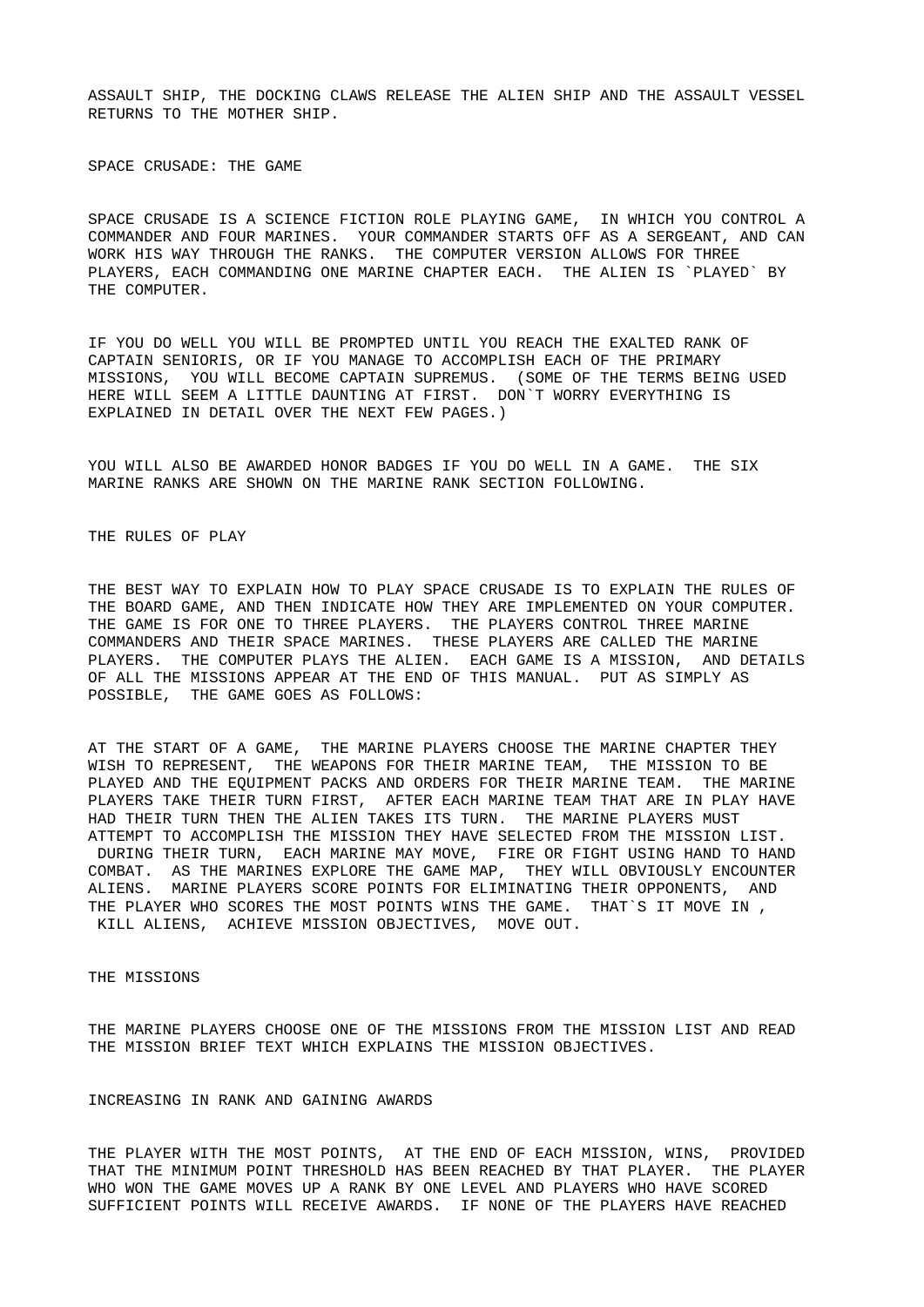THE HIGHEST RANK, ANOTHER MISSION WILL NEED TO BE PLAYED.

A PLAYER MAY TRADE IN FOUR HONOR BADGES TO MOVE UP ONE RANK. THE AWARDS ARE LOST, BUT THE PLAYER MOVES UP ONE RANK. AWARDS MAY NOT BE USED TO REACH THE RANK OF CAPTAIN SENIORIS - YOU CAN ONLY REACH THIS RANK BY WINNING A GAME. AWARDS MAY NOT BE USED TO REACH THE RANK OF CAPTAIN SUPREMUS - YOU CAN ONLY REACH THIS RANK IF YOU ARE ALREADY CAPTAIN SENIORIS, AND THEN BY ACCOMPLISHING ALL OF THE PRIMARY MISSIONS.

BETWEEN GAMES ANY CASUALTIES THAT WERE LOST ARE REPLACED SO THAT YOU START EACH NEW GAME WITH A FULL SET OF MARINES. THE ONLY EXCEPTION TO THIS IS THE MARINE COMMANDER. IF A MARINE COMMANDER IS ELIMINATED THEN THAT PLAYER MUST START OFF WITH A SERGEANT IN THE NEXT GAME, AND ANY HONOR BADGES THAT THE PLAYER HAD ARE LOST. MARINE COMMANDERS OF ANY RANK START EACH LEVEL WITH SIX LIFE POINTS.

THE CAMPAIGN GAME

THE CAMPAIGN LINKS ALL TWELVE GAMES THAT YOU HAVE PLAYED TOGETHER. THE OBJECT OF THE CAMPAIGN IS TO BE THE FIRST PLAYER TO REACH THE RANK OF CAPTAIN SENIORIS, OR EVEN BETTER, TO ACCOMPLISH ALL OF THE PRIMARY MISSIONS TO BECOME CAPTAIN SUPREMUS, BUT ONLY IF YOU HAVE PREVIOUSLY REACHED CAPTAIN SENIORIS.

IN THE FIRST GAME YOU PLAY IN A CAMPAIGN YOU WILL CHOOSE YOUR ROLES AS NORMAL. YOU MUST THEN PLAY THE SAME ROLE FOR THE REST OF THE GAMES UNTIL ONE PLAYER HAS WON THE CAMPAIGN GAME. THEREFORE, A PLAYER WHO CHOOSES TO BE THE ULTRA MARINES WILL CONTINUE TO PLAY THE ULTRA MARINES UNTIL THE CAMPAIGN HAS BEEN FINISHED. THE GAMES NEED NOT BE PLAYED ALL AT THE SAME TIME. YOU MAY CHOOSE TO PLAY THE GAMES OVER A NUMBER OF DAYS OR EVEN WEEKS. AT THE END OF EACH GAME THAT IS PLAYED THE PLAYERS MAY BE PROMOTED OR RECEIVE HONOR BADGES DEPENDING ON HOW WELL THEY PLAYED AND HOW MANY POINTS THEY SCORED.

IN THE CAMPAIGN GAME THE NUMBER OF EQUIPMENT PACKS AND ORDERS A MARINE PLAYER MAY CHOOSE WILL DEPEND UPON THEIR RANK AND HOW MANY HONOR BADGES THEY HAVE BEEN AWARDED IN PREVIOUS GAMES. A PLAYER ALWAYS HAS FOUR EQUIPMENT PACKS AND ONE ORDER. FOR EACH HONOR BADGE THEY HAVE BEEN AWARDED THE PLAYER MAY TAKE AN ADDITIONAL EQUIPMENT PACK. FOR EACH RANK HE HAS BEEN PROMOTED, THE PLAYER MAY TAKE AN ADDITIONAL ORDER. A PLAYER MAY NEVER HAVE MORE THAN 8 EQUIPMENT PACKS OR 4 ORDERS.

| SPACE MARINE RANK TABLE           |                                             | HONOR BADGE TABLE            |                                    |  |  |  |
|-----------------------------------|---------------------------------------------|------------------------------|------------------------------------|--|--|--|
| <b>RANK</b><br>$\sim\sim\sim\sim$ | <b>ORDERS</b><br>$\sim\sim\sim\sim\sim\sim$ | HONOR BADGES<br>~~~~~~~~~~~~ | EQUIPMENT PACKS<br>--------------- |  |  |  |
| <b>SERGEANT</b>                   | <b>ONE</b>                                  | <b>NONE</b>                  | <b>FOUR</b>                        |  |  |  |
| LIEUTENANT PRIMUS                 | TWO                                         | <b>ONE</b>                   | <b>FTVF</b>                        |  |  |  |
| LIEUTENANT SENIORIS               | <b>THRFF</b>                                | <b>TWO</b>                   | <b>STX</b>                         |  |  |  |
| CAPTAIN PRIMUS                    | <b>FOUR</b>                                 | <b>THREE</b>                 | <b>SEVEN</b>                       |  |  |  |
| CAPTAIN SENIORIS                  | <b>FOUR</b>                                 | <b>THREE</b>                 | <b>SEVEN</b>                       |  |  |  |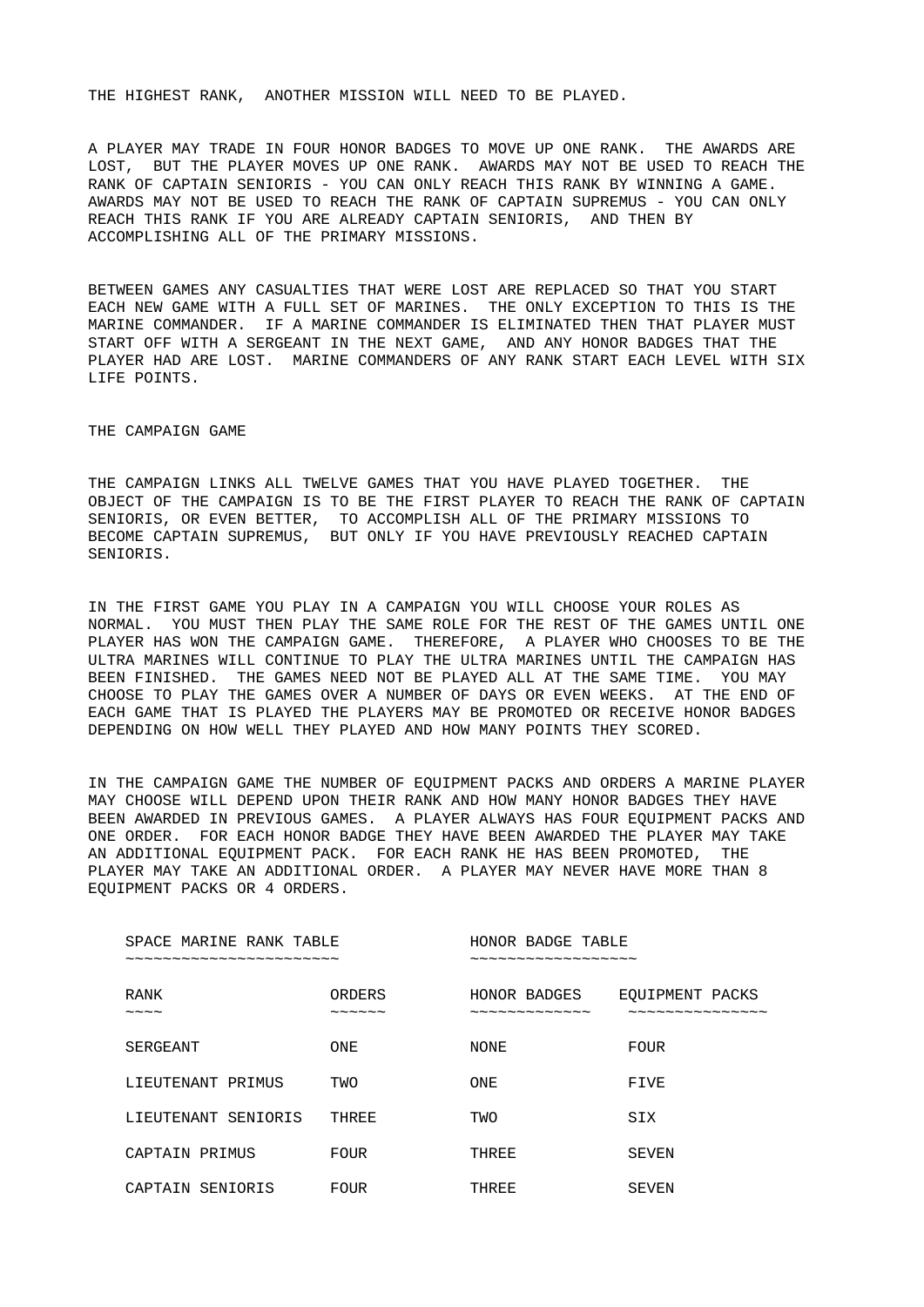CAPTAIN SUPREMUS FOUR

THE MARINE PLAYERS

THE MARINE PLAYERS WHICH MARINE CHAPTER THEY ARE GOING TO PLAY WITH. THE MARINE PLAYERS MUST THEN CHOOSE THEIR WEAPONS, EQUIPMENT PACKS AND ORDERS. EACH PLAYER MUST CHOOSE FOUR OF THE EIGHT EQUIPMENT PACKS AND ONE OF THE FOUR ORDERS AVAILABLE TO THAT CHAPTER, ALTHOUGH THEY MAY CHOOSE MORE IF THEIR RANK OR HONORS ALLOW.

CHOOSING WEAPONS

EACH MARINE PLAYER HAS A RANGE OF WEAPONRY TO CHOOSE FROM AT THE START OF EACH MISSION. THE WEAPONS CHOSEN MAY VARY FROM ONE GAME TO ANOTHER, DEPENDING ON THE AIM OF THE MISSION.

COMMANDER`S WEAPON

THERE ARE THREE ALTERNATIVE WEAPON COMBINATIONS FOR THE MARINE COMMANDER:

1. POWER AXE AND BOLT PISTOL. THIS GIVES HIM A GOOD HAND-TO-HAND COMBAT WEAPON WITH A LITTLE FIREPOWER.

2. POWER SWORD AND POWER GLOVE. THIS GIVES HIM NO FIREPOWER AT ALL, BUT TWO FEARSOME HAND-TO-HAND COMBAT WEAPONS.

3. HEAVY BOLTER. THIS GIVES HIM BETTER FIREPOWER BUT HIS HAND-TO-HAND COMBAT ABILITY IS ONLY AS GOOD AS A NORMAL MARINE.

MARINE`S WEAPONS

THE FOUR MARINES MAY CHOOSE FROM THE AVAILABLE WEAPONS. ONE OF THE FOUR MARINES MUST CARRY A HEAVY WEAPON AND ONE OTHER MUST CARRY A BOLTER. THE REMAINING TWO MAY CHOOSE BETWEEN CARRYING A BOLTER OR A HEAVY WEAPON. THE THREE HEAVY WEAPONS AVAILABLE ARE:

1. ASSAULT CANNON A USEFUL WEAPON FOR ATTACKING SCATTERED GROUPS OF THE WEAKER ALIENS OR FOR ATTACKING SINGLE, MORE POWERFUL ALIENS.

2. MISSILE LAUNCHER A GOOD WEAPON FOR ATTACKING ALIENS WHO ARE CLOSELY PACKED TOGETHER OR FOR ATTACKING MORE POWERFUL ALIENS.

3. PLASMA GUN THE PLASMA GUN IS A VERY POWERFUL WEAPON THAT IS BEST USED IN THE CORRIDORS WHERE IT IS EFFECTIVE AGAINST ALL MANNER OF ALIENS.

ORDER OF PLAY

THE BLOOD ANGELS WILL MOVE FIRST, FOLLOWED BY THE IMPERIAL FISTS, AND THEN THE ULTRA MARINES.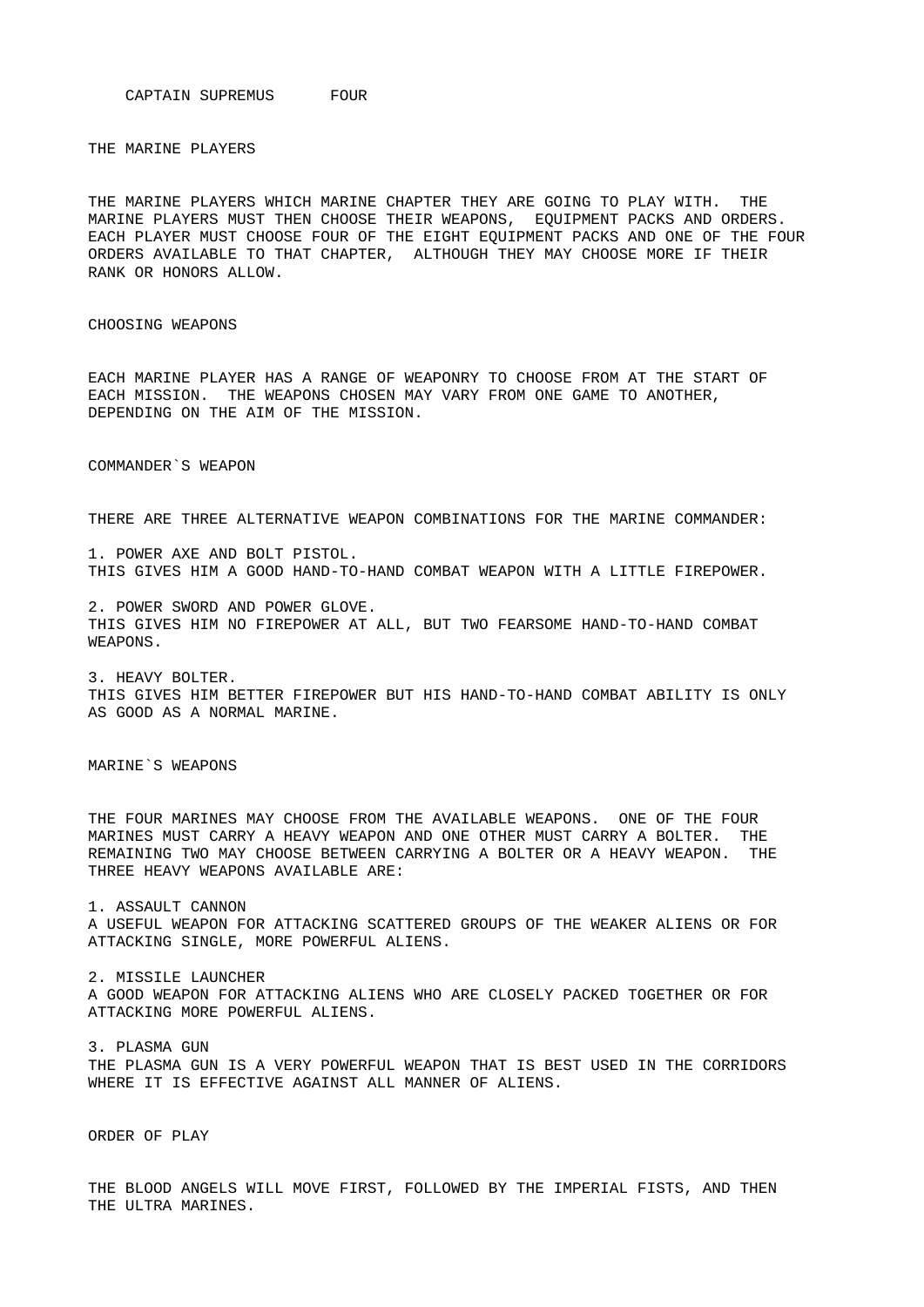### MARINE PLAYERS TURN

DURING A MARINE PLAYER`S TURN THEY MAY MOVE AND/OR FIRE (OR ENGAGE IN HAND TO HAND COMBAT) ALL OF THEIR MARINES. THEY MAY MOVE AND FIRE EACH MARINE IN TURN. A MARINE MAY MOVE FIRST, THEN FIRE, OR FIRE FIRST AND THEN MOVE. A MARINE DOES NOT HAVE TO FIRE OR MOVE. HOWEVER, A MARINE MAY NOT MOVE TWICE OR FIRE TWICE UNLESS AN ORDER IS PLAYED THAT ALLOWS THE MARINE PLAYER TO DO SO. THE MARINE PLAYER MAY USE ANY OF THEIR EQUIPMENT PACKS DURING THE COURSE OF THEIR TURN. HOWEVER, MARINE PLAYERS MAY ONLY USE ONE ORDER PER TURN. THE ORDER IS PLAYED AT THE BEGINNING OF A MARINE PLAYER`S TURN BEFORE MOVING OR FIRING, AND CANNOT BE PLAYED AGAIN FOR THE DURATION OF THAT GAME.

### 1.MOVEMENT

THE GAME MAP IS DIVIDED INTO SQUARES WHICH ARE USED FOR MOVEMENT. SQUARES ARE EITHER CORRIDOR OR ROOM SQUARES. A COMMANDER AND ANY MARINE WITH A BOLTER MAY MOVE UP TO SIX SQUARES, AND MARINES WITH HEAVY WEAPONS MAY ONLY MOVE UP TO FOUR SQUARES, ALTHOUGH ONE OF THE EQUIPMENT PACKS WILL ALLOW A CHAPTER TO MOVE SIX. A MARINE MAY BE MOVED IN ANY DIRECTION, HORIZONTALLY, VERTICALLY, OR DIAGONALLY. THE PLAYER MAY ALWAYS CHOOSE TO MOVE A MARINE LESS THAN THE MAXIMUM DISTANCE ALLOWED, OR NOT TO MOVE A MARINE AT ALL.

WHEN MOVING, YOU WILL NOT BE ALLOWED TO FINISH YOUR MOVE ON AN OCCUPIED SQUARE. YOU MAY, HOWEVER, PASS THROUGH A SQUARE OCCUPIED BY ONE OF YOUR OWN MARINES PROVIDED YOU HAVE ENOUGH MOVEMENT TO MOVE BEYOND THE SQUARE. YOU MAY NOT MOVE THROUGH A SQUARE OCCUPIED BY AN ALIEN OR A MARINE FROM ANOTHER MARINE CHAPTER, OTHERWISE YOU MUST TAKE ANOTHER ROUTE OR STOP.

## 2.OPENING DOORS

ALIENS AND MARINES MAY ONLY ENTER AND LEAVE ROOMS THROUGH OPEN DOORS. A DOOR MAY BE OPENED BY MOVING A MARINE ONTO ONE OF THE SQUARES IN FRONT OF IT, CLICKING ON THE DOOR ICON IN THE CONTROL PANEL AT THE BOTTOM OF THE SCREEN. PLAYERS DO NOT HAVE TO OPEN A DOOR IF THEY DO NOT WISH TO. OPENING A DOOR DOES NOT COUNT AS A MOVE. PLAYERS MAY NOT CLOSE DOORS OR OPEN DOORS THEY ARE NOT ADJACENT TO, UNLESS AN ALIEN EVENT (SEE ALIEN EVENTS) HAS OCCURRED AND ALLOWS THEM TO DO SO. A DOOR WILL OPEN AUTOMATICALLY IF A PLAYER MOVES ON, OR PAST IT.

### 3.SCANNING

ANY OF THE MARINES IN YOUR TEAM MAY SCAN FOR ALIENS DURING THEIR TURN, BUT ONLY ONE SCAN IS ALLOWED PER TURN. IF THERE ARE ALIENS WITHIN SCAN RANGE THEN BLIPS, WHICH ARE UNREVEALED ALIENS, WILL APPEAR. BLIPS WILL ONLY APPEAR IF THEY ARE NOT WITHIN A MARINE`S LINE OF SIGHT. OBVIOUSLY, ANY ALIENS WITHIN THE SIGHT OF A MARINE WILL BE SHOWN AS AN ALIEN, REGARDLESS OF WHETHER YOU HAVE SCANNED OR NOT. IF A MARINE MOVES ONTO A SQUARE FROM WHICH LINE OF SIGHT CAN BE TRACED TO ONE OR MORE BLIPS, THEN THOSE BLIPS WILL BE REVEALED AND AN ALIEN WILL APPEAR IN PLACE OF THE BLIP.

**BLIPS**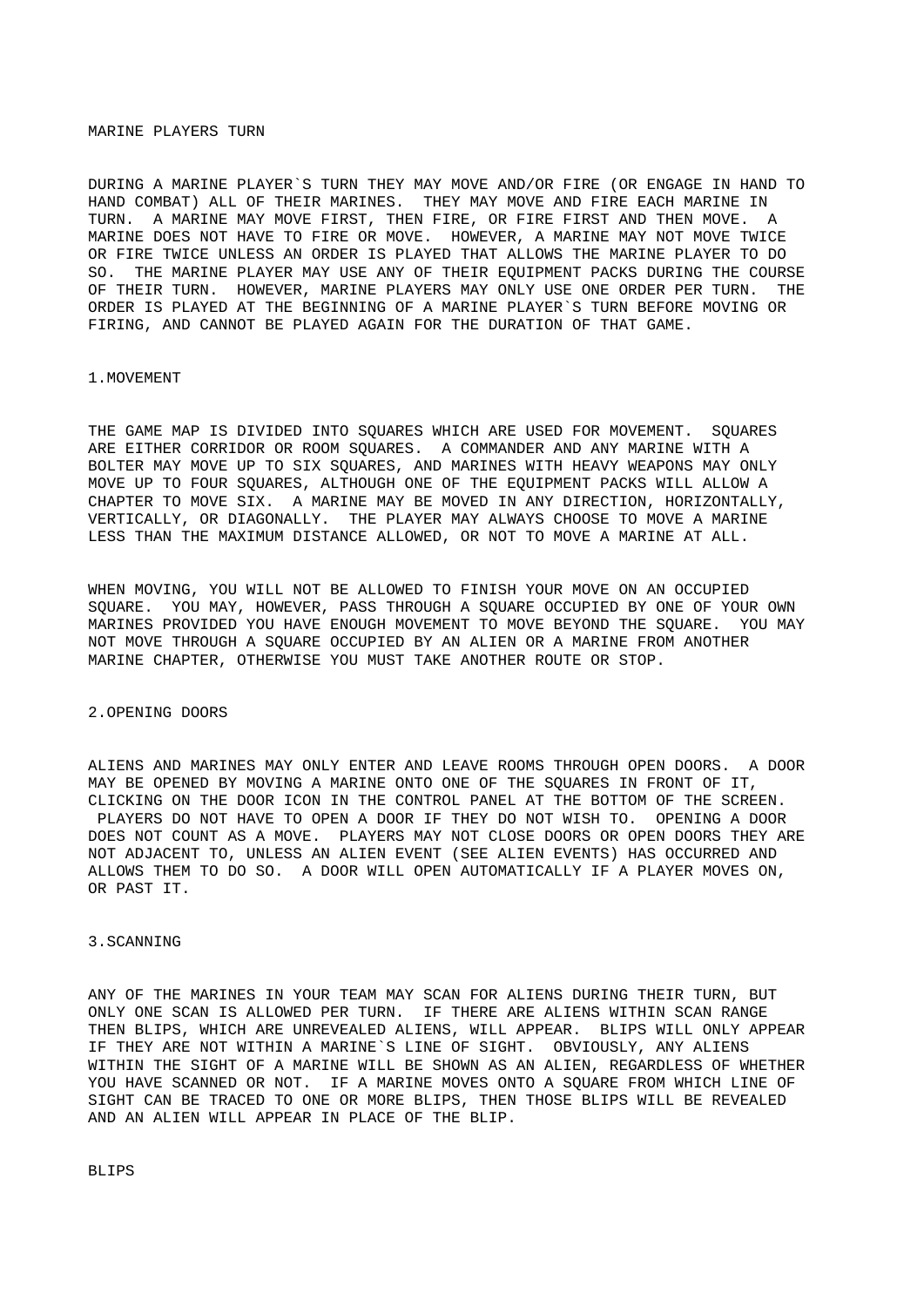IF A MARINE OR COMMANDER MOVES ONTO A SQUARE FROM WHICH A LINE OF SIGHT CAN BE TRACED TO ONE OR MORE BLIPS, THEN THOSE BLIPS WILL BE REVEALED.

LINE OF SIGHT

LINE OF SIGHT BETWEEN MARINES OR ALIENS IS CALCULATED BY TRACING A STRAIGHT LINE FROM THE CENTER OF ONE SQUARE TO THE OTHER. IF THE LINE OF SIGHT PASSES THROUGH A SQUARE CONTAINING A MARINE OR ALIEN, A CLOSED DOOR OR A WALL, THE LINE OF SIGHT IS BLOCKED. ALIENS OR MARINES ONLY BLOCK THE LINE OF SIGHT FOR FIRING, THEY DO NOT BLOCK THE LINE OF SIGHT FOR THE PURPOSE OF SEEING IF A BLIP NEEDS TO BE REVEALED. OBVIOUSLY, ON THE COMPUTER THIS IS CALCULATED AUTOMATICALLY.

#### FIRING

YOU MAY ONLY FIRE AT TARGETS THAT ARE VISABLE AND CANNOT FIRE AT BLIPS. TARGETS ARE VISABLE IF YOU CAN TRACE A LINE OF SIGHT TO THEM. THERE IS NO MAXIMUM RANGE FOR ANY OF THE WEAPONS USED IN SPACE CRUSADE. THE DICE ROLLED WILL DEPEND UPON WHICH WEAPON YOU ARE USING.

 LIGHT WEAPONS ~~~~~~~~~~~~~

| BOLTER OR BOLT PISTOL |  | 2 LIGHT WEAPONS DICE |  |
|-----------------------|--|----------------------|--|
| HEAVY BOLTER          |  | 2 HEAVY WEAPONS DICE |  |

 HEAVY WEAPONS ~~~~~~~~~~~

| ASSAULT CANNON |  | 2 HEAVY WEAPONS DICE |  |
|----------------|--|----------------------|--|
| PLASMA GUN     |  | 2 HEAVY WEAPONS DICE |  |

MISSILE LAUNCHER 2 HEAVY WEAPONS DICE

OBVIOUSLY, IN THE COMPUTER VERSION THE APPROPRIATE DICE WILL BE CHOSEN FOR YOU.

ROLLING TO HIT

WHEN FIRING, THE APPROPRIATE DICE FOR THE WEAPON BEING FIRED ARE ROLLED. IF THE TOTAL IS GREATER THAN THE ARMOR VALUE OF YOUR TARGET THEN YOU WILL HAVE SCORED A HIT. THE TARGET MUST THEN LOSE ONE LIFE POINT FOR EACH POINT YOU ROLLED OVER ITS ARMOR VALUE.

ALL ALIENS, EXCEPT THE DREADNOUGHT, HAVE ONLY ONE LIFE POINT AND THERE ARE THEREFORE ELIMINATED WHEN THEY ARE HIT. MARINE`S ALSO HAVE ONE LIFE POINT. MARINE COMMANDERS START THE GAME WITH SIX LIFE POINTS. POINTS ARE SCORED WHEN A RIVAL MARINE OR ALIEN ARE ELIMINATED.

RE-ROLLING DICE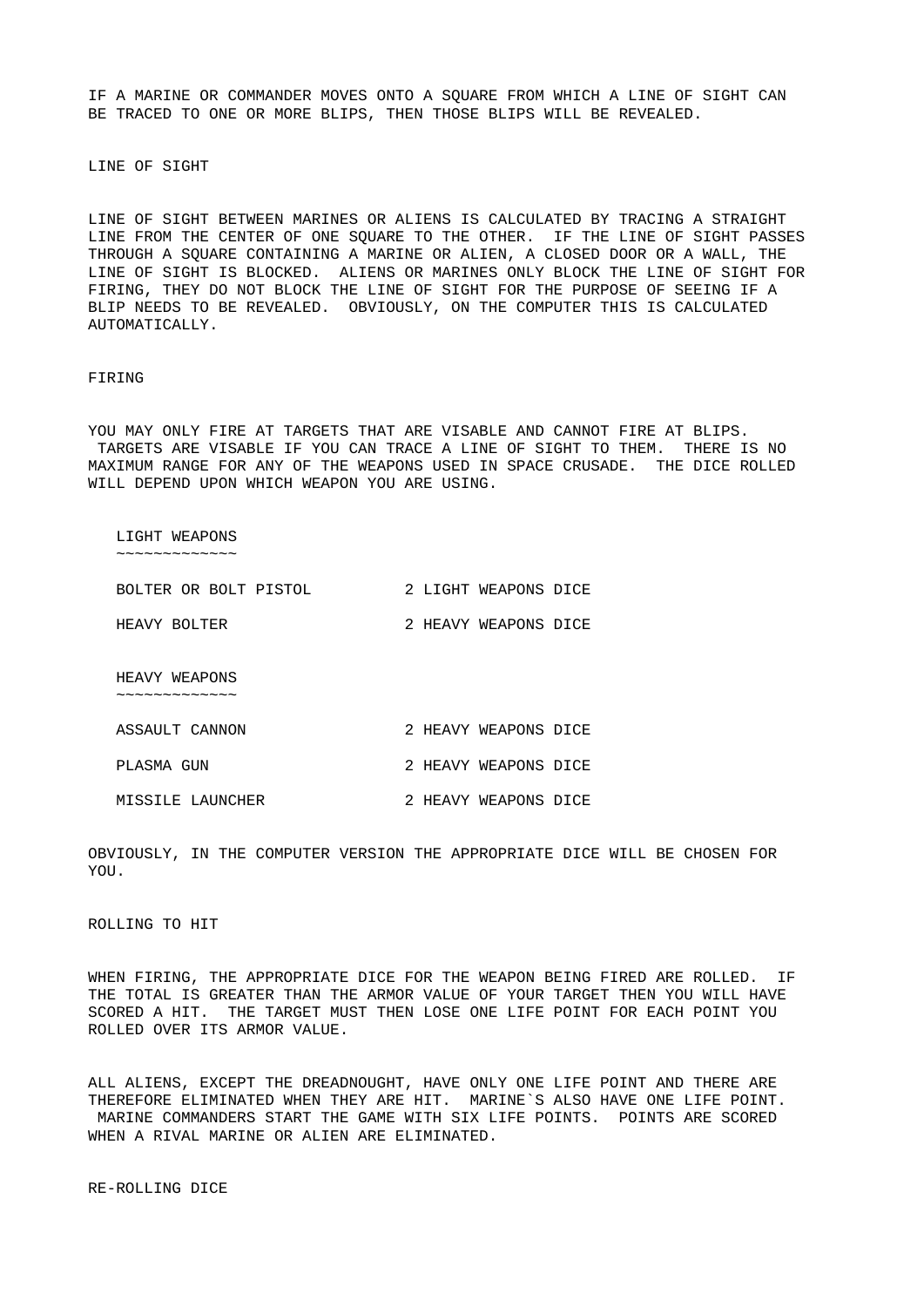HAVING ROLLED THE COMBAT DICE, SOME EQUIPMENT PACKS ALLOW YOU TO RE-ROLL ONE DICE. YOU DO NOT HAVE TO RE-ROLL A DICE, BUT IF YOU DO THEN THE NEW ROLL WILL BE USED. CLICK ON THE DICE YOU WISH TO RE-ROLL OR CLICK ON THE CANCEL BUTTON BELOW THE DICE IF YOU DO NOT WISH TO RE-ROLL.

### HEAVY WEAPONS

THERE ARE THREE HEAVY WEAPONS IN THE GAME AND EACH HAS A SPECIAL WAY OF FIRING. ALL HEAVY WEAPONS AFFECT AN AREA, AND THEREFORE MAY HIT MORE THAN ONE TARGET.

#### ASSAULT CANNON

WHEN USING THE ASSAULT CANNON THE TOTAL NUMBER ROLLED MAY BE SPLIT BETWEEN ANY VISABLE TARGETS. ELIMINATING A MARINE OR ALIEN MAY MAKE OTHER VISABLE TARGETS. THESE WILL THEN BE ELIMINATED PROVIDED YOU HAVE SCORED ENOUGH POINTS.

## PLASMA GUN

THE PLASMA GUN FIRES ALL MARINES OR ALIENS IN A STRAIGHT LINE OF SQUARES, WHICH MAY BE VERTICAL, HORIZONTAL, OR DIAGONAL. THE TOTAL NUMBER ROLLED IS COMPARED TO THE ARMOR VALUE OF EACH AND EVERY MARINE OR ALIEN IN THE LINE OF FIRE. THE LINE OF FIRE WILL BE BLOCKED AS SOON AS IT HITS A WALL OR A CLOSED DOOR.

## MISSILE LAUNCHER

THE MISSILE LAUNCHER MUST FIRE AT A SQUARE, RATHER THAN AT A SPECIFIC MARINE OR ALIEN, ALTHOUGH THE TARGET SQUARE MAY CONTAIN AN ALIEN OR MARINE. ANY ALIEN OR MARINE IN THE TARGET SQUARE WILL BE ATTACKED WITH THE TOTAL NUMBER ROLLED ON BOTH DICE. FURTHERMORE, ANY MARINE OR ALIEN IN AN ADJACENT SQUARE WILL BE CAUGHT IN THE BLAST AND IS ATTACKED WITH THE HIGHER OF THE TWO DICE ROLLED. THE BLAST WILL NOT AFFECT MARINES OR ALIENS ON THE FAR SIDE OF A WALL OR CLOSED DOOR.

HAND TO HAND COMBAT

INSTEAD OF FIRING, A MARINE OR ALIEN MAY ATTACK USING HAND-TO-HAND COMBAT. A MARINE OR ALIEN MAY ATTACK USING HAND-TO-HAND COMBAT BEFORE OR AFTER MOVING. TO ATTACK A MARINE OR ALIEN IN HAND-TO-HAND COMBAT YOU MUST BE IN ONE OF FOUR SQUARES TO THE SIDE, FRONT OR REAR. YOU CANNOT ATTACK DIAGONALLY UNLESS YOUR MARINE TEAM CARRIES AN EQUIPMENT PACK THAT ALLOWS THEN TO DO SO.

THE HAND-TO-HAND COMBAT DICE ARE ROLLED AND THE POINTS OF THE TWO OPPONENTS ARE COMPARED. WHOEVER ROLLED THE MOST WINS. THE LOSER MUST LOSE ONE LIFE POINT FOR EACH POINT HIS OPPONENT ROLLED ABOVE THEIR OWN TOTAL. THEREFORE IF ONE PLAYER ROLLED ONE AND THEIR OPPONENT ROLLED FOUR, HE WOULD LOSE THREE LIFE POINTS. IF BOTH ROLL THE SAME SCORE THEN IT IS A DRAW AND NEITHER OF THEM LOSES ANY LIFE POINTS. IN HAND TO HAND COMBAT, THE STRENGTH OF ANY ARMOR IS NOT CONSIDERED.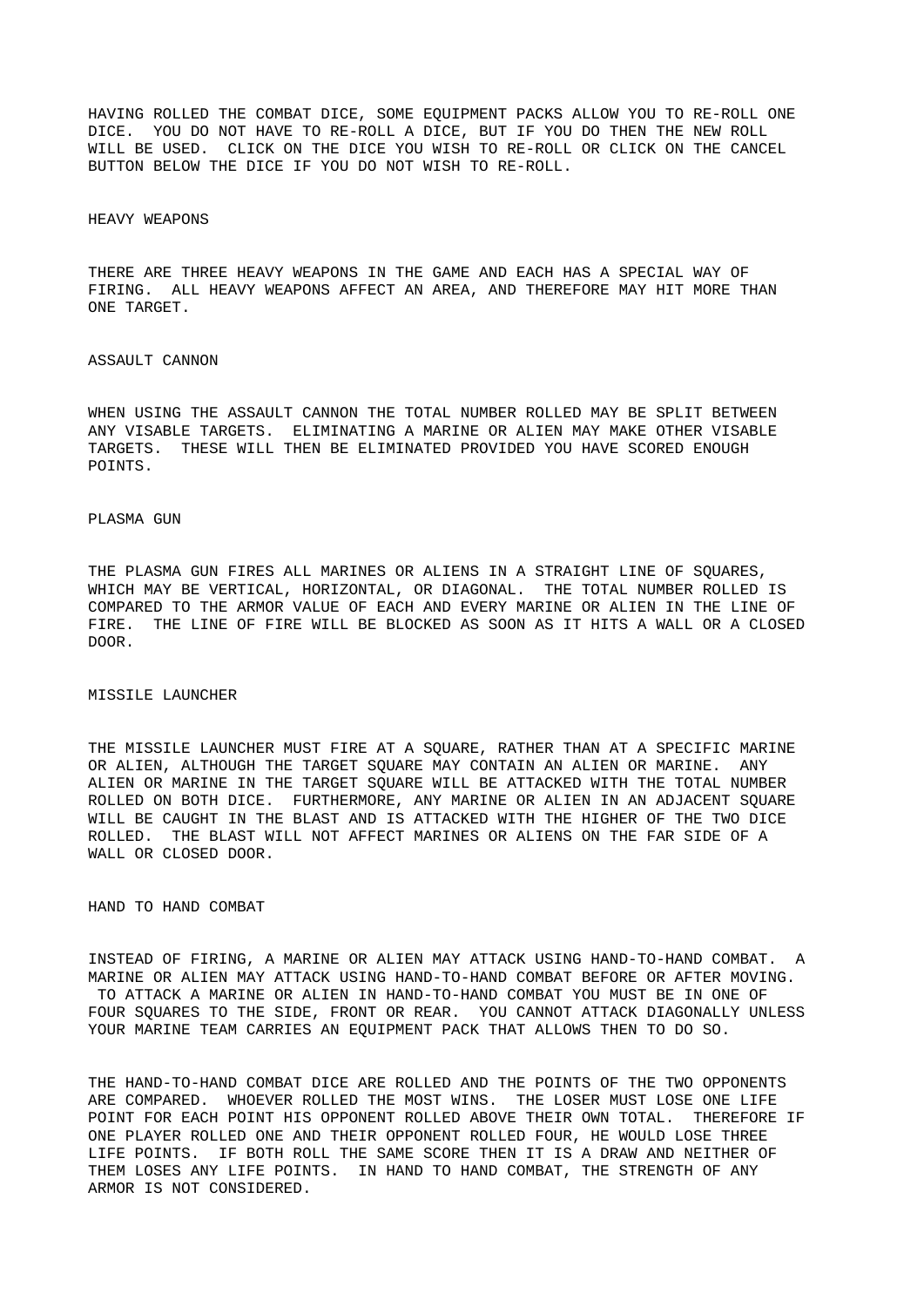## THE ALIEN`S TURN

DURING THE ALIEN`S TURN THEY MAY MOVE AND/OR ATTACK. AN ALIEN EVENT TAKES PLACE IMMEDIATELY BEFORE THE ALIEN`S TURN. ONCE THEY HAVE MOVED/ATTACKED THEN THE ALIEN`S TURN IS OVER.

## ALIENS ATTACKING

EACH ALIEN, EXCEPT THE DREADNOUGHT, MAY MAKE ONE ATTACK PER TURN. THE ATTACK MAY BE MADE BEFORE OR AFTER THE ALIEN MOVES. ALIENS ATTACK EITHER BY FIRING OR HAND-TO-HAND COMBAT. SOME ALIENS HAVE HEAVY WEAPONS. SOME OF THE CHAOS MARINES MAY HAVE HEAVY WEAPONS AND THE DREADNOUGHT MAY BE ARMED WITH TWO. THESE HEAVY WEAPONS FIRE IN THE SAME WAY AS HEAVY WEAPONS CARRIED BY MARINES. ALIENS MAY NOT FIRE THEIR WEAPONS AND ATTACK IN HAND-TO-HAND COMBAT IN THE SAME TURN.

### ELIMINATING MARINES

MARINE PLAYERS LOSE POINTS FOR EACH MARINE ELIMINATED, MORE POINTS FOR EACH MARINE WITH A HEAVY WEAPON ELIMINATED OR IF THEIR MARINE COMMANDER IS ELIMINATED. MARINE PLAYERS CONTINUE TO PLAY NORMALLY, EVEN IF THEIR MARINE COMMANDER IS ELIMINATED.

THE DREADNOUGHT

THE DREADNOUGHT IS A FEARSOME WAR MACHINE, DEVELOPED BY THE ALIEN FOLLOWERS OF CHAOS. IT IS AN ADVERSARY TO BE FEARED AND RESPECTED.

MOVING THE DREADNOUGHT

THE DREADNOUGHT OCCUPIES FOUR SQUARES, INSTEAD OF ONE. WHEN MOVING IT MAY PASS THROUGH OTHER ALIEN`S BUT MAY NOT END ITS MOVE IF ANY OF THE FOUR SQUARES IT OCCUPIES CONTAINS AN ALIEN OR MARINE. THE DREADNOUGHT MAY ALWAYS CHANGE THE DIRECTION IN WHICH IT IS FACING BY TURNING ON THE SPOT. THE DREADNOUGHT MAY NOT MOVE DIAGONALLY.

# THE DREADNOUGHT`S WEAPONS

THE DREADNOUGHT STARTS THE GAME WITH BOLTERS MOUNTED ONTO ITS BODY AND TWO HEAVY WEAPONS. WHEN A DREADNOUGHT FIRES IT MAY FIRE ALL THREE OF ITS WEAPONS. THE WEAPONS ARE FIRED ONE AT A TIME. IT MAY FIRE MORE THAN ONE WEAPON AT THE SAME TARGET OR MAY CHOOSE TO FIRE EACH WEAPON AT A DIFFERENT TARGET. THE DREADNOUGHT CAN FIRE ALL ITS WEAPONS AS LONG AS IT CAN TRACE A LINE OF SIGHT TO ITS INTENDED TARGET FROM AT LEAST ONE OF THE FOUR SOUARES IT OCCUPIES. THE DREADNOUGHT MAY NOT FIRE THOSE WEAPONS THAT HAVE BEEN LOST DURING COMBAT. WHEN BOTH HEAVY WEAPONS HAVE BEEN LOST THEN IT MAY ONLY FIRE WITH ITS BOLTERS.

THE DREADNOUGHT`S LIFE POINTS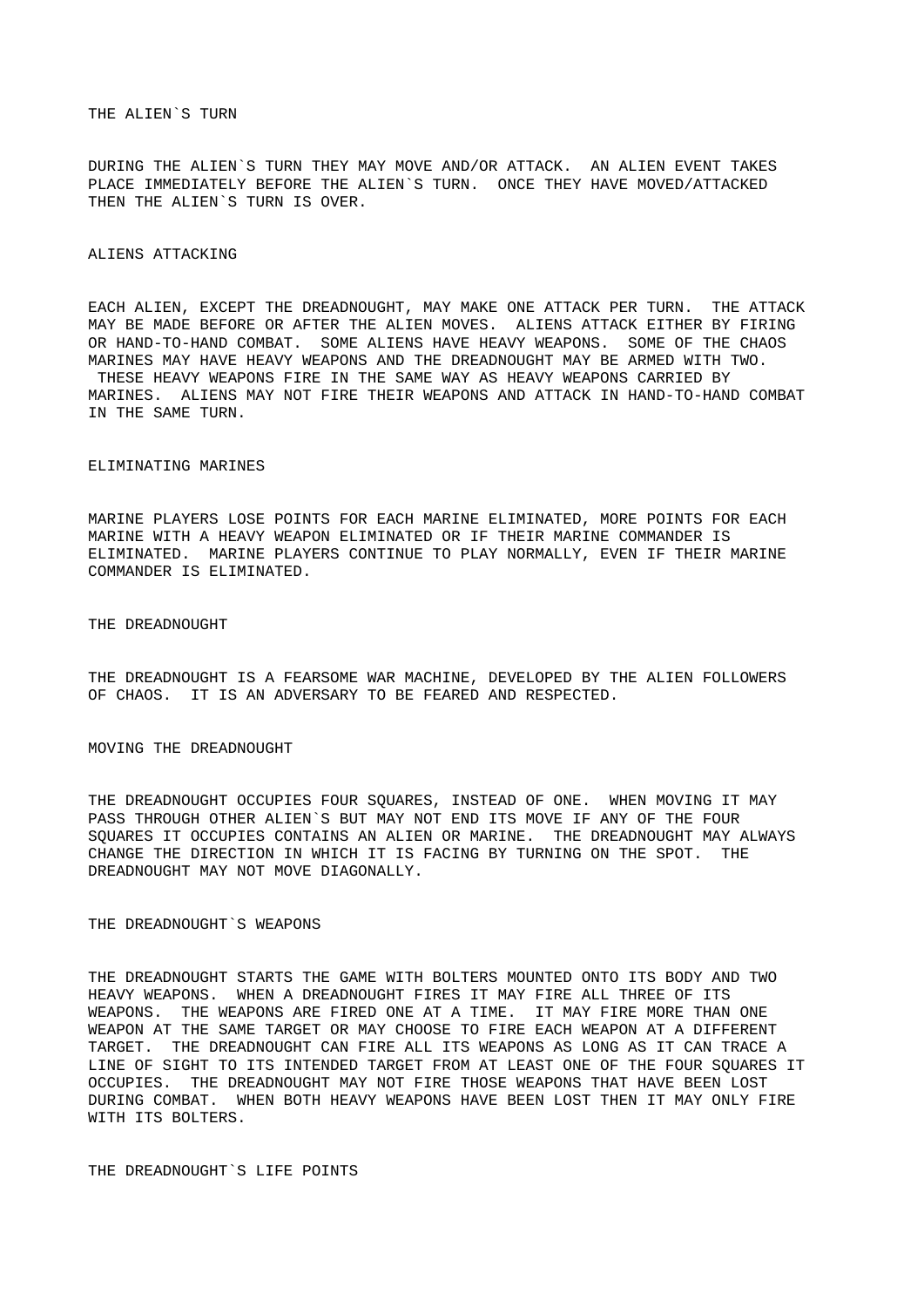THE DREADNOUGHT HAS THREE LIFE POINTS. WHEN IT LOSES THE FIRST LIFE POINT THEN IT WILL LOSE ONE OF ITS HEAVY WEAPONS. THE SECOND HEAVY WEAPON IS LOST WHEN IT LOSES ANOTHER LIFE POINT. IT CONTINUES TO ROLL ITS FULL NUMBER OF COMBAT DICE FOR HAND-TO-HAND COMBAT, EVEN WHEN IT IS DAMAGED. THE DREADNOUGHT IS DESTROYED WHEN IT LOSES ITS THIRD LIFE POINT.

## ALIEN REINFORCEMENTS

THE ALIEN STARTS THE GAME WITH A NUMBER OF REINFORCEMENTS. THE EXACT NUMBER WILL DEPEND ON THE MISSION BEING PLAYED. THE ALIEN MAY MOVE UP HIS REINFORCEMENTS AT THE END OF HIS TURN. ALIEN REINFORCEMENTS WILL NOT BE PLACED ON A SQUARE THAT IS VISABLE TO A MARINE. OBVIOUSLY, ALL THE ABOVE ACTIONS WILL BE CARRIED OUT BY THE COMPUTER.

ALIEN ARMOR VALUES, MOVEMENT LIMITS AND COMBAT DICE.

 $(L = LIGHT WEAPON DICE, H = HEAVY WEAPON DICE)$ 

| ALIEN                  | ARMOR VALUE      | <b>MOVE</b>            | <b>FIRE</b>        | HAND-TO-HAND |
|------------------------|------------------|------------------------|--------------------|--------------|
| $\sim\sim\sim\sim\sim$ | $-$ ------------ | $\sim\sim\sim\sim$     | $\sim\sim\sim\sim$ | . ~~~~~~~~~~ |
| <b>ORKS</b>            | 1                | 6                      | 2L                 | 2L           |
| <b>GRETCHIN</b>        | 0                | 8                      | 2L                 | 1L           |
| ANDROID                | 2                | $\overline{4}$         | 3L                 | 2H           |
| CHAOS MARINE           | 2                | 6 WITH LW<br>4 WITH HW | 2L                 | 2L           |
| CHAOS COMMANDER 2      |                  | 6                      | 2H                 | 2L           |
| <b>SOULSUCKER</b>      | 3                | 8                      | <b>NONE</b>        | 2H           |
| DREADNOUGHT            | 4                | 4                      | 2X2H+2L            | $2H+2L$      |

COMPLETING THE MISSION

IF ONE OF THE MARINE PLAYERS SUCCEEDS IN FULFILLING THE MISSION THEY WILL BE AWARDED THE PRIMARY MISSION, FOR WHICH YOU WILL BE AWARDED THIRTY POINTS. A MARINE PLAYER WHO ACCOMPLISHES THE SECONDARY MISSION WILL BE AWARDED THE SECONDARY MISSION, AND POINTS. FOR MORE INFORMATION ON SECONDARY MISSIONS, SEE `ALIEN EVENTS` LATER IN THIS MANUAL.

ONCE THE MISSION HAS BEEN ACCOMPLISHED THE MARINES MUST RETURN THEIR OWN DOCKING CLAWS. ANY MARINE ON A DOCKING CLAW IS SAFE FROM ATTACK. ALIENS MAY NOT MOVE ONTO A MARINE DOCKING CLAW. ONCE A MARINE HAS RETURNED TO THE DOCKING CLAW IT PLAYS NO FURTHER PART IN THE GAME. A MARINE MAY NOT FIRE OR MOVE BACK ONTO THE MAP. IF THE MARINES FAIL TO COMPLETE THE MISSION THEY MAY STILL RETURN TO THEIR DOCKING CLAW TO ESCAPE.

END OF THE GAME

ONCE ALL THE MARINE`S AND COMMANDERS HAVE RETURNED TO THEIR DOCKING CLAWS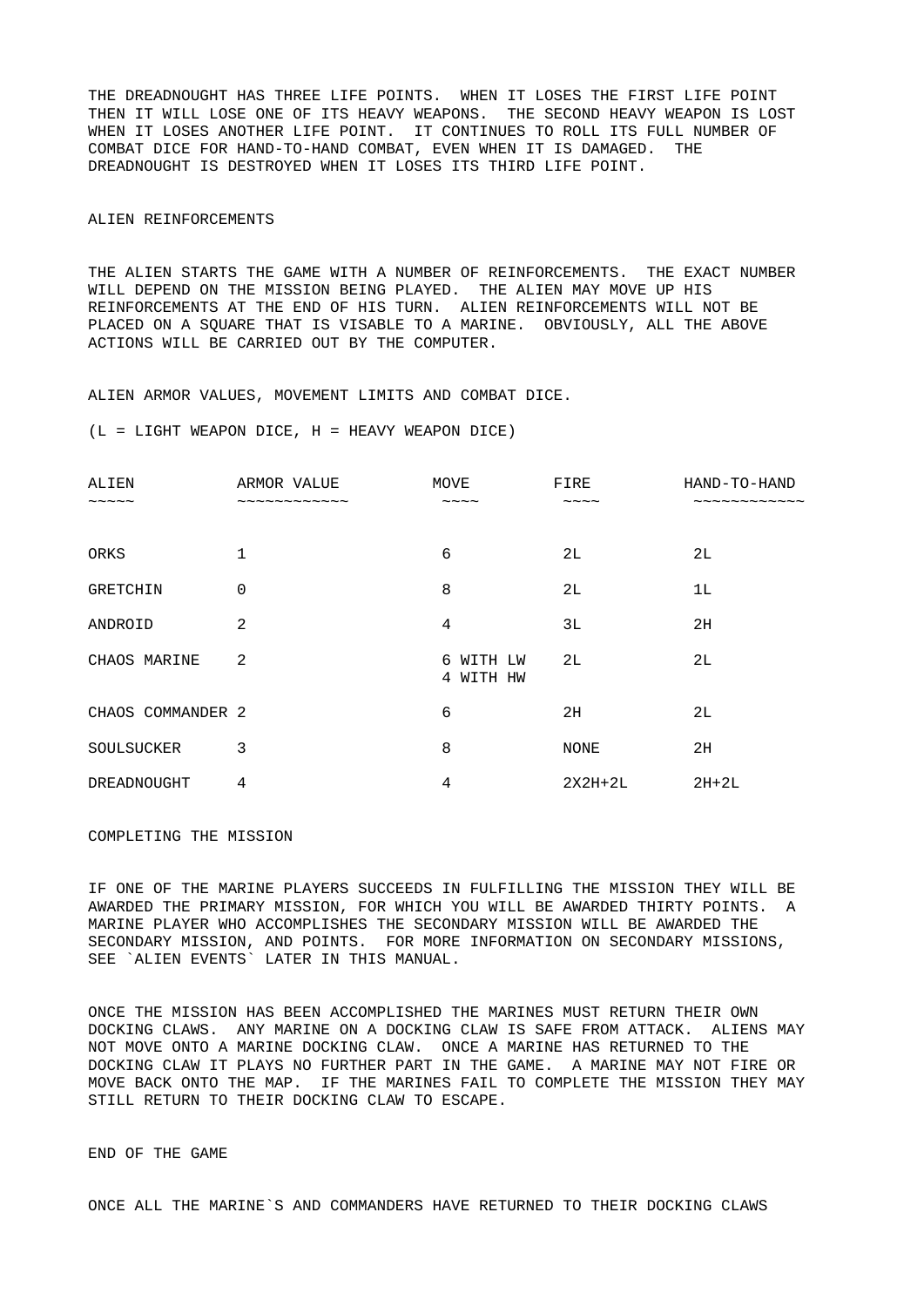THEN THE GAME ENDS. THE GAME ENDS AUTOMATICALLY AFTER EACH REMAINING MARINE CHAPTER HAVE TAKEN THEIR FINAL TURN. THE MARINE PLAYERS HAVE ONE LAST TURN EACH, TO TRY TO SAVE AS MANY OF THEIR MARINES AS THEY CAN. ANY MARINES LEFT STILL OUTSIDE THEIR DOCKING CLAW AFTER THIS LAST TURN ARE ASSUMED TO BE ELIMINATED.

## WINNING THE GAME

THE COMPUTER WILL TOTAL UP THE SCORE FOR EACH OF THE PLAYERS, AND WILL TELL YOU WHO THE WINNER IS, PROVIDING THAT AT LEAST ONE PLAYER HAS REACHED THE MINIMUM WINNING POINTS REQUIRED. AGAIN, THIS NUMBER IS MISSION DEPENDANT, BUT THIS NUMBER WILL BE GIVEN IN THE MISSION BRIEFING SCREEN. ONCE A GAME IS OVER, THE PLAYERS WILL BE GIVEN THE OPPORTUNITY OF SAVING THEIR CHAPTERS TO USE IN LATER GAMES OR CAMPAIGNS.

THOSE ARE THE RULES OF PLAY, AND YOU WILL NEED TO BE FAMILIAR WITH THEM BEFORE YOU PLAY THE COMPUTER GAME. THE COMPUTER WILL ENFORCE MOST OF THE RULES FOR YOU, OF COURSE. THE FOLLOWING SECTION EXPLAINS HOW THE COMPUTER GAME WORKS.

SPACE CRUSADE: THE COMPUTER VERSION

ON LOADING

FOLLOWING THE LOADING SEQUENCE YOU WILL BE PRESENTED WITH FOUR FLAGS REPRESENTING THE FOUR LANGUAGES AVAILABLE, PRESS THE APPROPRIATE FUNCTION KEY CORRESPONDING TO THE LANGUAGE YOU WISH TO USE. AFTER THIS YOU WILL ENCOUNTER THE COPY PROTECTION, TYPE IN ANYTHING AS THIS IS CRACKED BY \*\* N.O.M.A.D \*\*

### CONTROLS

USE THE JOYSTICK OR THE MOUSE TO MOVE THE CURSOR AND THE FIRE BUTTON ON THE JOYSTICK OR LEFT HAND MOUSE BUTTON TO SELECT OPTIONS. IF USING THE KEYBOARD SEE BELOW.

ADDITIONAL KEYBOARD CONTROLS:

- CURSOR UP MOVES POINTER UP.
- CURSOR DOWN MOVES POINTER DOWN.
- CURSOR LEFT MOVES POINTER LEFT.

CURSOR RIGHT MOVES POINTER RIGHT.

SPACE BAR **IMITATES FIRE BUTTON ON JOYSTICK OR LEFT MOUSE BUTTON.** 

- KEYS F1-F5 SELECTS THE COMMANDER AND MARINES CURRENTLY TAKING THEIR TURN. PRESSING ONE OF THE FUNCTION KEYS TWICE WILL CENTER THE SCREEN ON THAT MARINE.
- F10 TOGGLES BETWEEN SOUND EFFECTS AND MUSIC.
- S TOGGLES THE SCROLL BUTTON ON/OFF. WHEN THE S KEY IS TOGGLED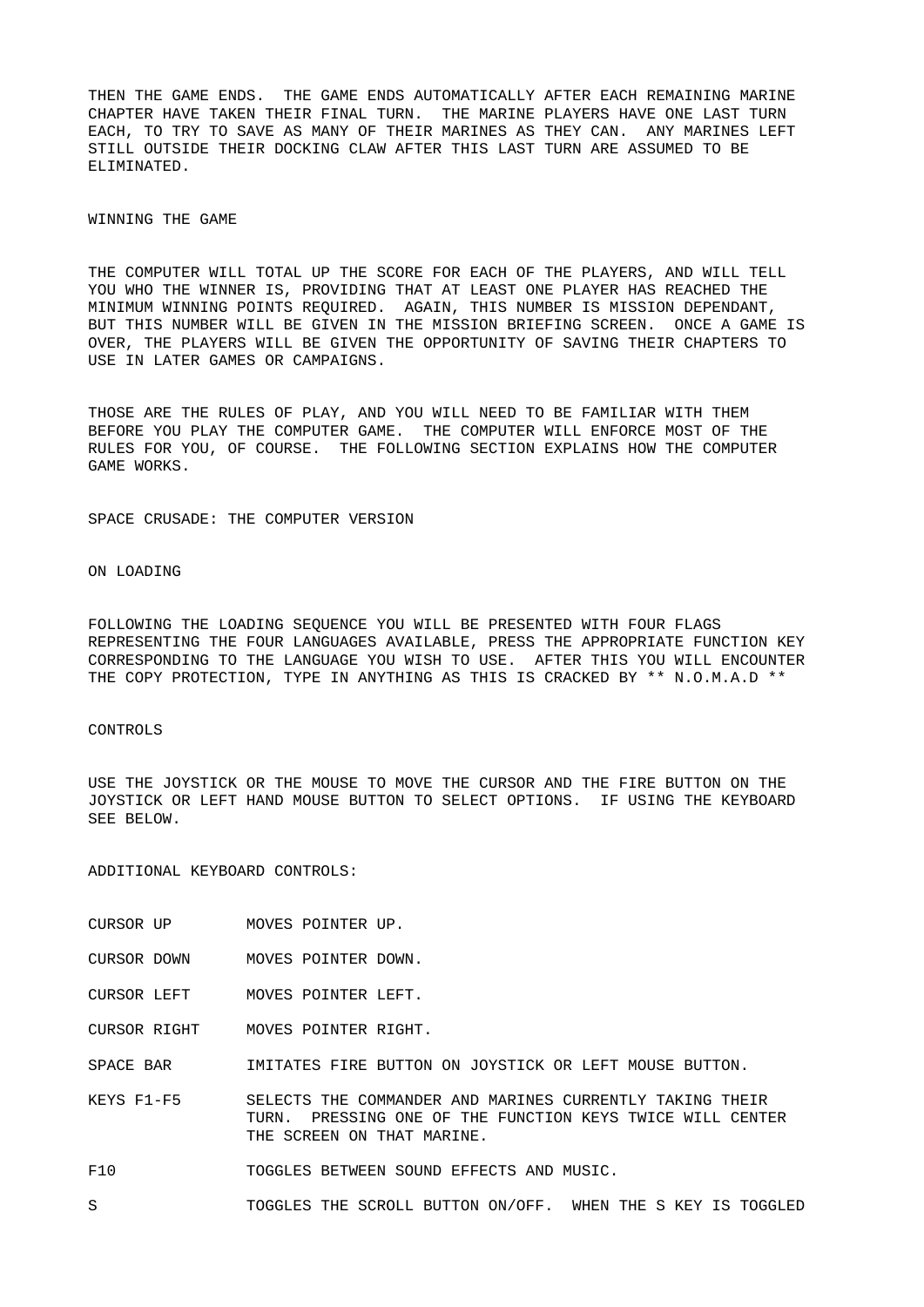ON YOU CAN THEN USE THE KEYBOARD OR JOYSTICK/MOUSE SCROLL AROUND THE CURRENT MISSION MAP.

ESCAPE **OUITS THE CURRENT MISSION.** 

### MAIN OPTIONS SCREEN

WHEN THE GAME HAS LOADED, THE FIRST GAME SCREEN FEATURED WILL BE THE MAIN OPTIONS SCREEN, WHICH HAS THREE ICONS: SELECT MISSION, SELECT CHAPTERS AND EXPANSION MISSIONS. THE EXPANSION MISSION ICON IS PROVIDED FOR FUTURE MISSIONS THAT WILL BE RELEASED AT A LATER DATE. WHEN ALL OF THE PLAYERS HAVE MADE THEIR SELECTIONS FOR THE FORTHCOMING MISSION THEN A NEW ICON WILL APPEAR, THIS IS THE START MISSION ICON, LOOKING LIKE A 3-D ISOMETRIC VIEW OF THE BOARD. CLICK ON THIS AND YOUR MISSION WILL BEGIN.

### SELECT MISSION

HAVING CHOSEN THIS OPTION A HAND HELD COMPUTER WILL APPEAR WITH A LIST OF SLOTS WITH THE NAMES OF THE AVAILABLE MISSIONS. CLICK ON ONE OF THE MISSION SLOTS, WE RECOMMEND THAT YOU PLAY THE MISSIONS IN THE ORDER THAT THEY ARE PRESENTED. THE MISSION BRIEF FOR THE MISSION YOU HAVE JUST SELECTED WILL NOW APPEAR IN THE TEXT WINDOW OF THE HAND HELD COMPUTER.

## MISSION BRIEF

THIS WILL BE THE MARINES MISSION AND WILL TELL THE MARINE PLAYERS WHAT THEY MUST TRY TO DO TO ACHIEVE THE PRIMARY MISSION OBJECTIVE AND SO SCORE BONUS POINTS. EACH MISSION WILL HAVE A POINTS THRESHOLD OVER WHICH THE PLAYERS MUST SCORE IN ORDER TO SUCCESSFULLY WIN THE MISSION. IF THE WORD `MORE>>` APPEARS IN THE TEXT WINDOW THEN CLICK ON THE TEXT WINDOW AND ANY ADDITIONAL TEXT WILL APPEAR. CLICK ON ACCEPT (THE TICK) BUTTON, AT THE BOTTOM OF THE HAND HELD COMPUTER, IF YOU WISH TO PLAY THE MISSION, YOU WILL THEN BE TAKEN BACK TO THE MAIN OPTIONS SCREEN READY TO SELECT YOUR MARINE CHAPTER. IF YOU WISH TO SELECT A DIFFERENT MISSION THEN CLICK ON THE REFUSE (THE CROSS) BUTTON AND YOU WILL BE TAKEN BACK TO THE MISSION LIST.

### SELECT CHAPTER

WHEN YOU CLICK ON THIS ICON YOU WILL BE PRESENTED WITH A SCREEN SHOWING A PICTURE OF EACH OF THE MARINE CHAPTERS IN ACTION. EACH PLAYER WISHING TO PLAY SPACE CRUSADE MUST CHOOSE A CHAPTER OF MARINES TO PLAY WITH. THE FIRST PLAYER SHOULD CLICK ON THE CHAPTER PICTURE REPRESENTING THE MARINE CHAPTER THEY WISH TO PLAY WITH, A BLAST DOOR WILL CLOSE OVER THEIR SELECTED MARINE CHAPTER TO INDICATE THAT THE MARINE CHAPTER HAS BEEN CHOSEN, AND WILL BE TAKING PART IN THE FORTHCOMING MISSION. THE MARINE CHAPTER EMBLEM ABOVE THE BLAST DOOR CAN NOW BE CLICKED ON, THIS WILL TAKE THE PLAYER TO THE CHAPTER OPTION SCREEN (SEE BELOW), FROM WHERE THE PLAYER WILL EQUIP HIS CHAPTER FOR THE MISSION.

IF THE CHAPTER IS FLASHING THEN THIS INDICATES THAT THE PLAYER HAS NOT FULLY PREPARED THEIR CHAPTER FOR THE FORTHCOMING MISSION AND CAN NOT START A MISSION. IF THIS HAPPENS THEN CLICK ON THE FLASHING EMBLEM AND SELECT A FULL COMPLEMENT OF WEAPONS, EQUIPMENT AND ORDERS VIA THE CHAPTER OPTION SCREEN. WHEN ALL OF THE PLAYERS HAVE CHOSEN A MARINE CHAPTER AND MADE THEIR SELECTIONS FOR THEIR MARINE CHAPTER THEY SHOULD CLICK ON THE DOUBLE ARROW IN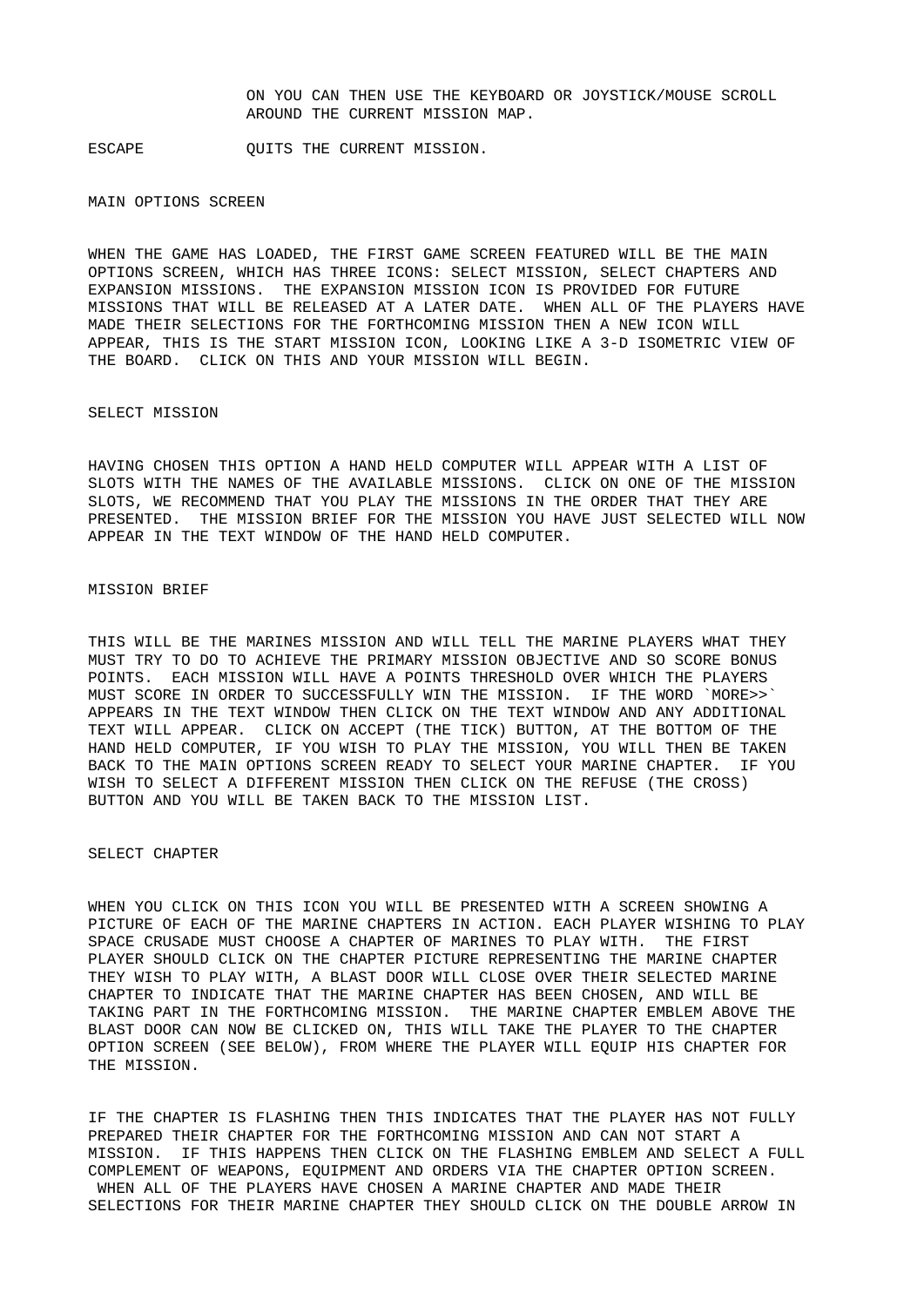THE BOTTOM RIGHT HAND CORNER OF THE SELECT CHAPTER SCREEN WHICH WILL RETURN THEM TO THE MAIN OPTIONS SCREEN READY TO CLICK ON THE START MISSION ICON. NOTE: ONCE A MISSION HAS BEEN COMPLETED THE PLAYERS MUST CHOOSE THEIR NEW MISSION AND RETURN TO THIS SCREEN. ALL OF THE BLAST DOORS WILL BE OPEN, PLAYERS MUST AGAIN CHOOSE WHICH MARINE CHAPTERS ARE TO TAKE PART IN THE NEXT MISSION BY FOLLOWING THE ABOVE PROCEDURE. IF A PLAYER DOES NOT WISH TO ACCESS ANY OF THE OPTIONS FROM THE CHAPTER OPTION SCREEN, FOR EXAMPLE CHANGING WEAPONS, THEN THEY SHOULD NOT CLICK ON THE CHAPTER EMBLEM ABOVE THE BLAST DOOR, UNLESS IT IS FLASHING, BUT CLICK ON THE DOUBLE ARROW IN THE BOTTOM RIGHT CORNER TO RETURN THEM TO THE MAIN OPTIONS SCREEN READY TO CLICK ON THE START MISSION ICON.

CHAPTER OPTION SCREEN

THIS SCREEN HAS THREE ICONS, SELECT WEAPONS, LOAD/SAVE COMMANDER AND COMMANDER STATUS.

SELECT WEAPONS

TO SELECT THE WEAPONS FOR YOUR MARINE CHAPTER CLICK ON THIS ICON. YOU WILL FIRST BE PRESENTED WITH THE COMMANDER AND MARINE WEAPON SELECTION, AND THEN THE EQUIPMENT AND ORDER SELECTION SCREEN. THERE IS A DEFAULT SET OF WEAPONS, EQUIPMENT AND ORDER FOR EACH MARINE CHAPTER ALREADY PRESENT AND YOU MAY WISH TO ALTER THESE (SEE BELOW).

COMMANDER AND MARINES WEAPONS SELECTION

EACH MARINE CHAPTER MUST SELECT THEIR WEAPONS CAREFULLY AND WITH THE MISSION THEY ARE ABOUT TO UNDERTAKE IN MIND. THE HAND HELD COMPUTER DISPLAYS THE AVAILABLE WEAPONS, CLICK ON A MARINES FACE AT THE TOP OF THE DEVICE, THE FACE WILL NOW HIGHLIGHT WITH A YELLOW BOX SURROUND.

FOR YOUR CONVENIENCE WE HAVE INCLUDED A SET OF DEFAULT WEAPONS, SO YOU CAN START A MISSION WITHOUT HAVING TO SET UP YOUR OWN MARINES WEAPONS. IF YOU DO WISH TO CHANGE THE WEAPONS WE HAVE SET UP FOR YOU THEN FOLLOW THE PROCEDURE ON DISCARDING WEAPONS BELOW.

USE THE SINGLE ARROWS EITHER SIDE OF THE CURRENTLY DISPLAYED WEAPON TO MOVE THROUGH THE CHOICE OF WEAPONS. WHEN YOU HAVE DECIDED ON THE WEAPON FOR THE CURRENTLY SELECTED MARINE CLICK ON THE PICTURE OF THE WEAPON, THE LED UNDERNEATH THE MARINE WILL NOW TURN FROM RED TO GREEN AND `CURRENTLY SELECTED` WILL APPEAR UNDERNEATH THE WEAPON TO INDICATE THAT THE MARINE THAT IS CURRENTLY SELECTED HAS NOW GOT THAT WEAPON.

CONTINUE TO DO THIS FOR THE REST OF THE MARINES. YOU WILL NOTICE THAT ANY WEAPON SELECTED AND ASSIGNED TO ANOTHER MARINE WILL HAVE THE PHRASE `PREVIOUSLY SELECTED` UNDERNEATH IT. IF YOU WISH TO CHANGE AND DISCARD A MARINES WEAPON THEN SELECT HIM AGAIN, CLICK ON THE CURRENTLY SELECTED WEAPON, THE LED UNDERNEATH THE MARINE WILL NOW TURN FROM GREEN TO RED, THEN SELECT ANOTHER WEAPON IN THE SAME WAY AS BEFORE. WHEN ALL OF THE MARINES HAVE CHOSEN THEIR WEAPONS CLICK ON THE DOUBLE ARROW BUTTON AT THE BOTTOM RIGHT HAND CORNER OF THE HAND HELD COMPUTER, THIS WILL TAKE YOU TO THE EQUIPMENT ORDER AND SELECTION SCREEN. IF YOU WISH TO RETURN TO THE CHAPTER OPTIONS SCREEN THEN CLICK ON THE DOUBLE ARROW BUTTON AT THE BOTTOM LEFT OF THE DEVICE.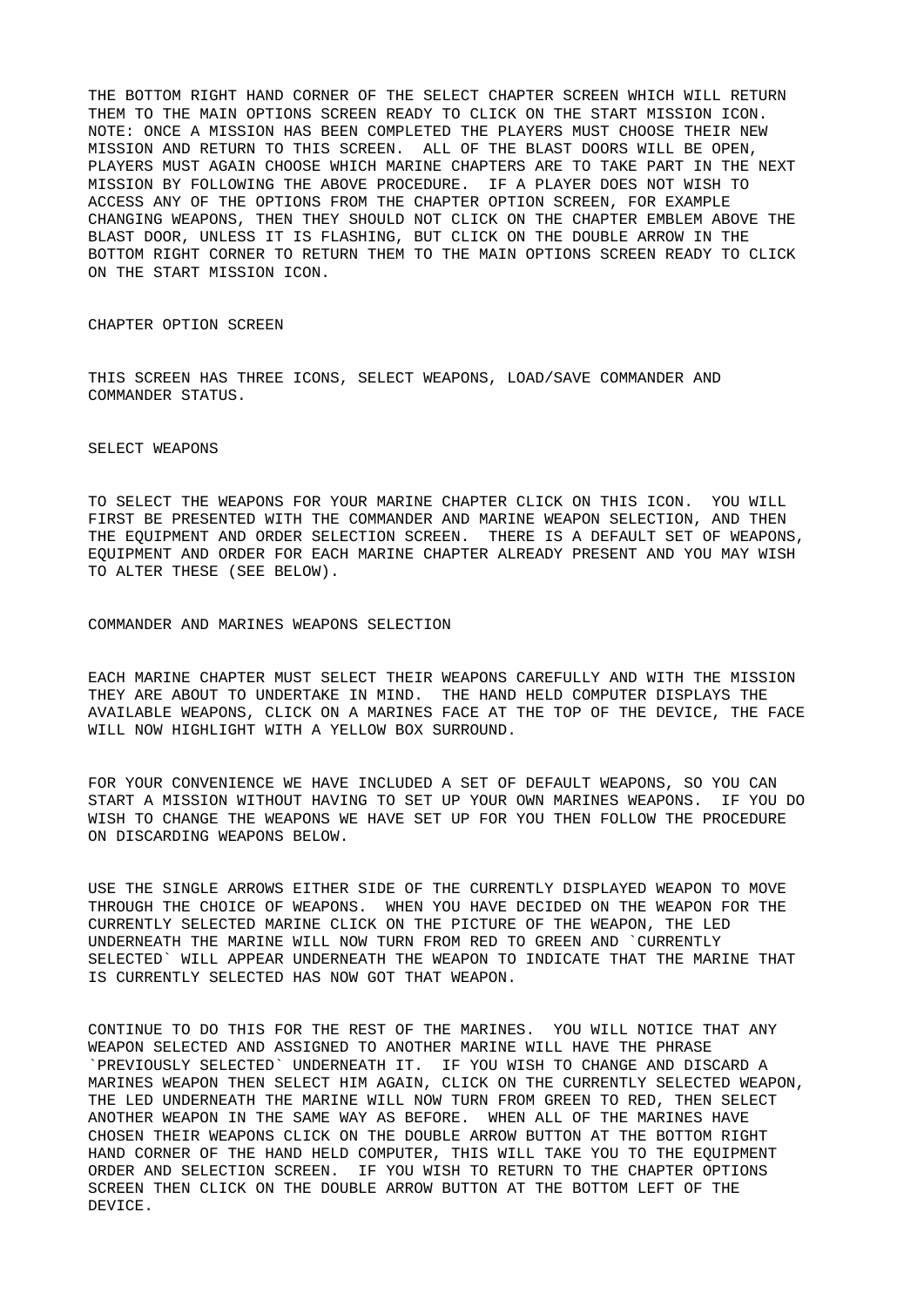### EQUIPMENT AND ORDER SELECTION

NOTE: IF YOU WISH TO RECAP OR RE-EXAMINE THE INFORMATION ON THE EQUIPMENT AND ORDERS YOU HAVE SELECTED WHILST YOU ARE PLAYING, DETAILS ARE GIVEN AT THE BACK OF THIS MANUAL.

FOR YOUR CONVENIENCE WE HAVE INCLUDED A SET OF DEFAULT EQUIPMENT AND AN ORDER, SO YOU CAN START A MISSION WITHOUT HAVING TO SET UP YOUR MARINES EQUIPMENT AND ORDER. IF YOU DO WISH TO CHANGE THE EQUIPMENT AND ORDER WE HAVE SET UP FOR YOU THEN FOLLOW THE PROCEDURE ABOUT DISCARDING EQUIPMENT OR ORDERS BELOW.

A HAND HELD COMPUTER WILL DISPLAY THE EQUIPMENT AND ORDERS AVAILABLE TO YOUR MARINE CHAPTER. THE FOLLOWING PROCEDURE CAN BE USED FOR SELECTION OF BOTH EQUIPMENT AND ORDERS. WHEN YOU FIRST ENTER THIS SCREEN THE ORDER BUTTON IS ALREADY ACTIVE AND HIGHLIGHTED AND A PICTURE OF ONE OF THE AVAILABLE ORDERS WILL BE PRESENT IN THE WINDOW IN THE TOP LEFT CORNER OF THE HAND HELD COMPUTER. CLICK ON EITHER THE EQUIPMENT BUTTON OR THE ORDER BUTTON. THE ONE SELECTED WILL HIGHLIGHT WITH A YELLOW BOX SURROUND TO INDICATE THAT IT IS ACTIVE. A PICTURE OF A PIECE OF EQUIPMENT OR AN ORDER WILL BE DISPLAYED IN THE WINDOW AT THE TOP LEFT HAND CORNER OF THE HAND HELD COMPUTER.

YOU WILL NOTICE THAT ONE OR MORE LED`S HAVE APPEARED UNDERNEATH THE EQUIPMENT/ORDER PICTURE AT THE TOP OF THE HAND HELD COMPUTER. THE NUMBER OF LED`S PRESENT WHEN THE EQUIPMENT BUTTON IS SELECTED WILL DEPEND ON HOW MANY EQUIPMENT PACKS YOU ARE ALLOWED TO POSSESS, THE NUMBER WILL RANGE FROM FOUR TO EIGHT, THE EXACT NUMBER IS DETERMINED BY THE NUMBER OF HONOR BADGES YOUR COMMANDER CURRENTLY POSSESSES. THE NUMBER OF LED`S PRESENT WHEN THE ORDER BUTTON IS SELECTED WILL DEPEND ON HOW MANY ORDERS YOU ARE ALLOWED TO POSSESS, THE NUMBER WILL RANGE FROM ONE TO FOUR, THE EXACT NUMBER IS DETERMINED BY YOUR COMMANDERS CURRENT RANK. CLICK ON ONE OR TWO OF THE SINGLE ARROWS BELOW THE EQUIPMENT AND ORDER BUTTONS TO MOVE THROUGH THE AVAILABLE CHOICES. A DESCRIPTION OF THE EQUIPMENT OR ORDER YOU ARE CURRENTLY VIEWING WILL APPEAR IN THE TEXT WINDOW BELOW THE LED`S IF THERE IS MORE TEXT TO FOLLOW THEN `MORE>>` WILL APPEAR AT THE END OF THE TEXT, CLICK ON THE TEXT WINDOW AND ANY ADDITIONAL TEXT WILL THEN APPEAR.

WHEN YOU WISH TO SELECT A PIECE OF EQUIPMENT OR ORDER SIMPLY CLICK ON THE PICTURE OF IT IN THE TOP LEFT HAND CORNER OF THE HAND HELD COMPUTER. YOU WILL NOTICE THAT ONE OF THE LED`S HAS TURNED FROM RED TO GREEN, THIS INDICATES THAT AN ORDER OR EQUIPMENT PACK HAS BEEN SELECTED AND WILL BE PRESENT WHEN YOU START YOUR MISSION. CONTINUE TO DO THIS UNTIL ALL OF THE LED`S FOR BOTH EQUIPMENT AND ORDERS HAVE TURNED GREEN.

IF YOU CHANGE YOUR MIND AND WISH TO DISCARD AN EQUIPMENT PACK OR AN ORDER THEN CLICK ON THE SINGLE ARROWS UNTIL THE PICTURE OF THE EQUIPMENT OR ORDER APPEARS IN THE TOP LEFT HAND WINDOW OF THE HAND HELD COMPUTER. THEN CLICK ON THE PICTURE TO DISCARD THE EQUIPMENT OR ORDER AND THE PREVIOUSLY GREEN L.E.D WILL NOW TURN TO RED. FOLLOW THE ABOVE PROCEDURE TO SELECT ANOTHER ONE. WHEN YOU ARE HAPPY WITH YOUR SELECTIONS CLICK ON THE DOUBLE ARROW AT THE BOTTOM RIGHT OF THE HAND HELD COMPUTER TO TAKE YOU BACK TO THE CHAPTER OPTIONS SCREEN. THE DOUBLE ARROW BUTTON ON THE LEFT HAND SIDE WILL TAKE YOU BACK TO THE WEAPON SELECT SCREEN.

IF THE MARINE PLAYER CHOOSES A TARGETER AS PART OF THEIR EQUIPMENT THEN A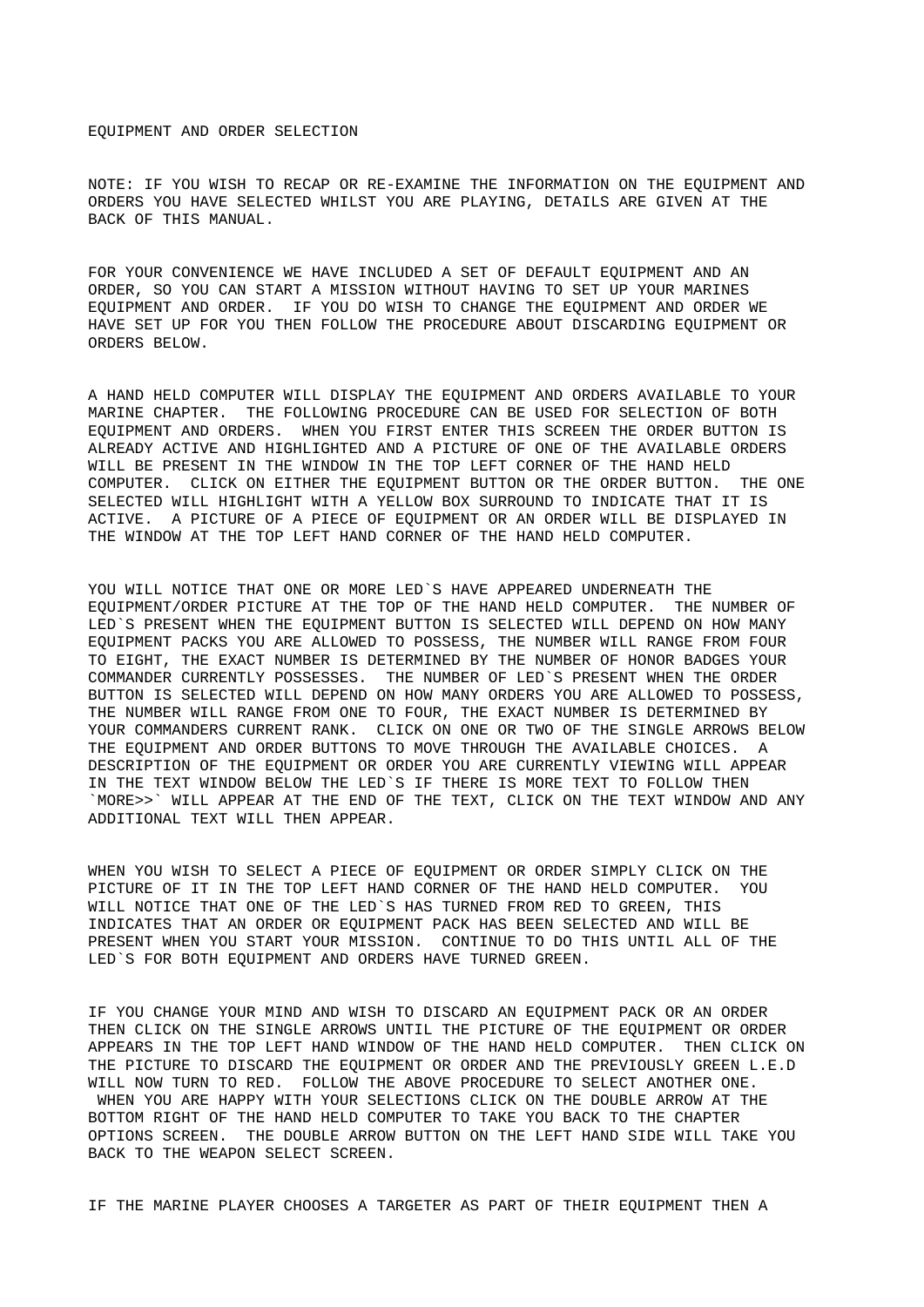WEAPON WITH GREEN ARROWS EITHER SIDE WILL APPEAR IN THE TEXT WINDOW. CLICK ON THE ARROWS TO MOVE THROUGH THE AVAILABLE WEAPONS. WHEN YOU WISH TO ATTACH A TARGETER TO A WEAPON SIMPLY CLICK ON THE PICTURE OF THE WEAPON AND THE TARGETER WILL BE ASSIGNED TO THAT WEAPON AND `NOW SELECTED` WILL APPEAR UNDERNEATH THE WEAPON. IF MORE>> IS CLICKED ON THEN A TARGETER SYMBOL WILL APPEAR NEXT TO THE WEAPON TO INDICATE THAT IT IS ASSIGNED TO THAT PARTICULAR<br>WEAPON, TE YOU WISH TO CHANGE YOUR MIND AND ASSIGN THE TARGETER TO ANOTHER IF YOU WISH TO CHANGE YOUR MIND AND ASSIGN THE TARGETER TO ANOTHER WEAPON ENSURE THAT THE TARGETER PICTURE IS IN THE TOP LEFT HAND WINDOW, A WEAPON SHOULD NOW APPEAR IN THE TEXT WINDOW. CLICK ON THE WEAPON AND THE TARGETER WILL NO LONGER BE ASSIGNED TO THAT WEAPON. USING THE GREEN ARROWS NEXT TO THE WEAPON MOVE THROUGH THE AVAILABLE WEAPONS UNTIL YOU FIND THE ONE YOU WANT AND FOLLOW THE ABOVE PROCEDURE FOR RE-SELECTION.

AFTER A MISSION HAS BEEN PLAYED, AND AS LONG AS THE COMPUTER HAS NOT BEEN TURNED OFF, THEN THE EQUIPMENT, ORDERS AND WEAPONS FROM THE PREVIOUS MISSION WILL ALREADY BE SET UP FOR THE NEXT MISSION. REMEMBER YOU MUST ALWAYS RESELECT A MARINE CHAPTER BY CLOSING A BLAST DOOR ON THE SELECT CHAPTER SCREEN. IF YOU ARE HAPPY WITH YOUR ORDER, EQUIPMENT AND WEAPONS, AND DO NOT WANT TO LOAD OR SAVE THEM THEN YOU NEED NOT CLICK ON THE CHAPTER EMBLEM. IF YOU WISH TO RE-SELECT ANY EQUIPMENT, ORDERS OR WEAPONS THEN YOU MUST CLICK ON THE CHAPTER EMBLEM WHICH WILL TAKE YOU TO THE CHAPTER OPTIONS SCREEN.

### LOAD/SAVE COMMANDER

CLICK ON THIS ICON AND THREE NEW ICONS WILL APPEAR. LOAD COMMANDER, SAVE COMMANDER AND FORMAT DISK.

### LOAD COMMANDER

TO LOAD A PREVIOUSLY SAVED COMMANDER, CLICK ON THE LOAD ICON AND FOLLOW ANY ON SCREEN INSTRUCTIONS. A SCREEN WITH A LIST OF LOAD SLOTS WILL APPEAR, CLICK ON THE SLOT YOU WISH TO LOAD AND FOLLOW ANY ON SCREEN INSTRUCTIONS. IF YOU DO NOT WISH TO LOAD, THEN CLICK ON THE EXIT BUTTON AT THE BOTTOM OF THE SCREEN. WHEN YOU HAVE FINISHED AND RETURNED TO THE LOAD/SAVE/FORMAT SCREEN CLICK ON THE DOUBLE ARROW BUTTON AT THE BOTTOM RIGHT OF THE SCREEN TO RETURN YOU TO THE CHAPTER OPTIONS SCREEN.

#### SAVE COMMANDER

TO SAVE A COMMANDER, CLICK ON THE SAVE ICON AND FOLLOW ANY ON SCREEN INSTRUCTIONS. IF YOU HAVE NOT SAVED PREVIOUSLY THEN A SCREEN WITH A LIST OF EMPTY UNUSED SAVE SLOTS WILL APPEAR, CLICK ON A SLOT, THE NAME OF YOUR MARINE CHAPTER AND A NUMBER WILL APPEAR, THEN FOLLOW ANY ON SCREEN INSTRUCTIONS. ON FUTURE SAVES ENSURE THAT YOU CLICK ON THE SLOT YOU WISH TO UPDATE. IF YOU DO NOT WISH TO SAVE, THEN CLICK ON THE EXIT BUTTON, THIS WILL RETURN YOU TO THE LOAD/SAVE/FORMAT SCREEN. FROM HERE CLICK ON THE DOUBLE ARROW BUTTON AT THE BOTTOM RIGHT OF THE SCREEN TO RETURN YOU TO THE CHAPTER OPTIONS SCREEN.

### FORMAT DISK

THIS WILL ALLOW YOU TO CREATE A DISK ONTO WHICH YOU CAN SAVE YOUR MARINE COMMANDER. IF YOU CHOOSE THIS OPTION, SIMPLY FOLLOW THE ON SCREEN INSTRUCTIONS, TAKING CARE NOT TO FORMAT YOUR GAME DISK.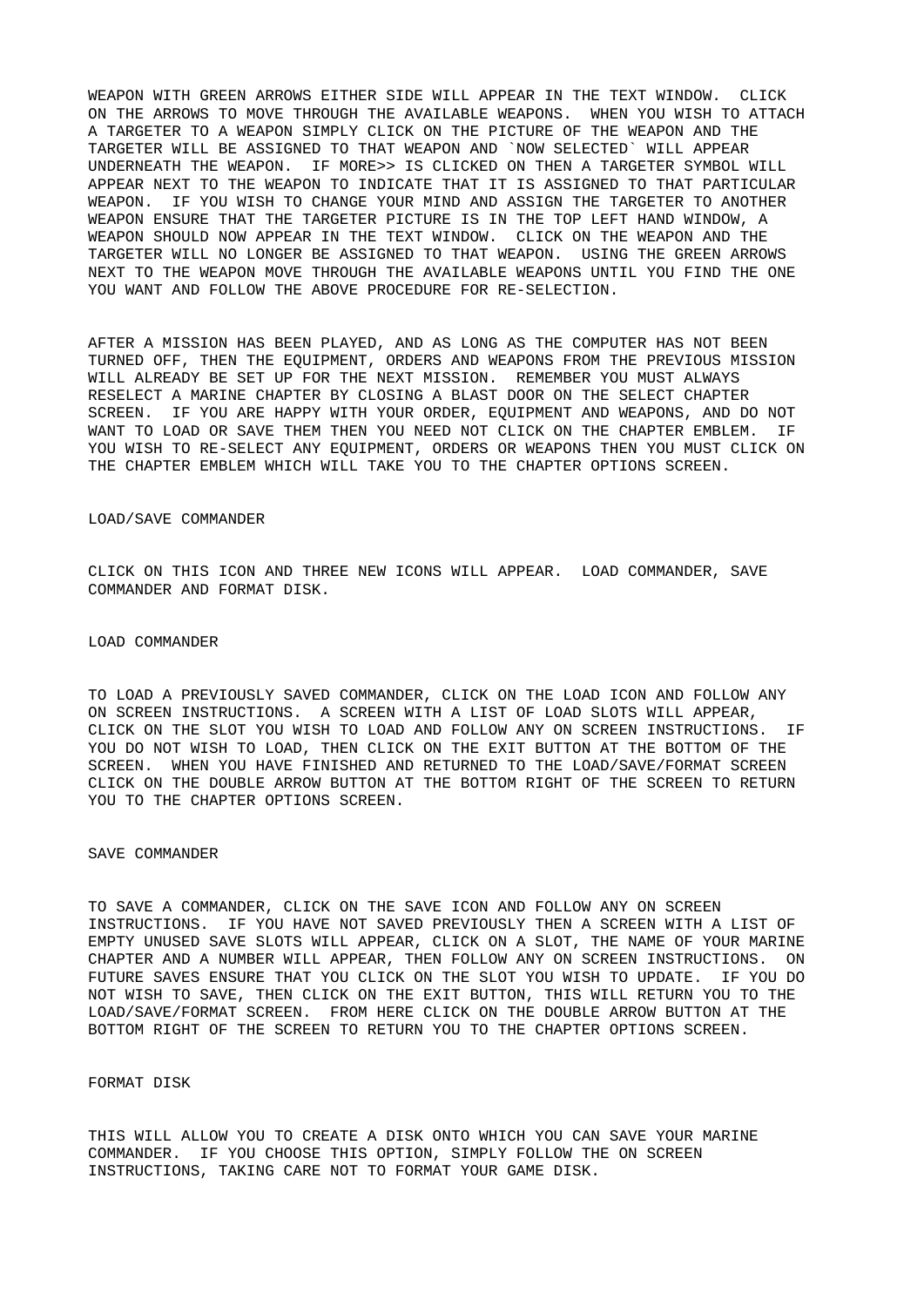### COMMANDER STATUS

THIS SCREEN SHOWS THE CURRENT STATUS OF A MARINE COMMANDER. THIS SCREEN WILL SHOW THE COMMANDERS CURRENT RANK, ANY HONOR BADGES HE HOLDS, THE TOTAL NUMBER OF KILLS FOR THE LAST MISSION AND THE NUMBER OF POINTS FOR THE LAST MISSION. IF YOUR COMMANDER HAS FOUR HONOR BADGES THEN THEY WILL BE FLASHING TO INDICATE THAT THEY CAN BE TRADED. A TRADE BUTTON WILL APPEAR AT THE BOTTOM OF THE SCREEN, IN PLACE OF ONE OF THE NORMAL EXIT BUTTONS, TO ALLOW YOU TO TRADE THE HONOR BADGES IN FOR A PROMOTION BY ONE RANK, UNLESS YOUR COMMANDER IS ALREADY AT THE HIGHEST RANK OR THE RANK BELOW (THERE WILL BE NO RANK CEREMONY WHEN INCREASING IN RANK FROM THE STATUS SCREEN). IF YOU CLICK ON THE TRADE BUTTON, YOU WILL LOOSE THE FOUR BADGES, AND BE PROMOTED BY ONE RANK. THE TRADE BUTTON WILL THEN DISAPPEAR. IF MORE>> APPEARS AT THE BOTTOM OF THE TEXT WINDOW THEN CLICK ON IT AND THE MISSION RECORD WILL BE SHOWN. THE MISSION RECORD DISPLAYS ANY PREVIOUS MISSIONS AND WHETHER THEY HAVE BEEN SUCCESSFULLY COMPLETED OR NOT. THIS WILL BE INDICATED BY A TICK OR A CROSS NEXT TO THE MISSION AND ITS NUMBER. WHEN YOU HAVE FINISHED ON THIS SCREEN THEN CLICK ON THE EXIT BUTTON.

ONCE THE PLAYER HAS MADE ALL OF THE SELECTIONS FOR THEIR MARINE CHAPTER THEN CLICK ON THE DOUBLE ARROW IN THE BOTTOM RIGHT HAND CORNER OF THE CHAPTER OPTION SCREEN, THIS WILL RETURN THEM TO THE SELECT CHAPTER SCREEN READY FOR THE NEXT PLAYER TO CHOOSE A MARINE CHAPTER.

ORDER OF PLAY

THE BLOOD ANGELS WILL MOVE FIRST, FOLLOWED BY THE IMPERIAL FISTS AND THEN THE ULTRA MARINES.

## PLAYING THE MISSION

AFTER ALL THE SELECTIONS FOR EACH OF THE MARINE CHAPTERS TAKING PART IN THE FORTHCOMING MISSION HAVE BEEN MADE AND THEY HAVE RETURNED TO THE MAIN OPTIONS SCREEN THEN THE START MISSION ICON SHOULD BE SELECTED, THE MISSION WILL THEN BEGIN. EACH MARINE CHAPTER STARTS A MISSION FROM THEIR OWN DOCKING CLAW. THE DOCKING CLAW IS ALSO THE PLACE THAT THE TEAM SHOULD RETURN TO AT THE END OF A MISSION IN ORDER TO BE SAFE. WHEN MARINES RETURN TO THE DOCKING CLAW THEN THEY CAN NOT PERFORM ANY ACTIONS.

DURING A MARINE PLAYER`S TURN THEY MAY MOVE AND/OR FIRE/OR HAND-TO-HAND COMBAT ALL OF THEIR MARINES. A PLAYER MAY MOVE AND FIRE EACH MARINE IN TURN. A MARINE MAY MOVE FIRST, THEN FIRE, OR FIRE FIRST AND THEN MOVE. A MARINE DOES NOT HAVE TO FIRE OR MOVE. HOWEVER A MARINE MAY NOT MOVE TWICE OR FIRE TWICE UNLESS THE PLAYER POSSESSES AN ORDER THAT ALLOWS THEM TO DO SO. DURING A MISSION THE POINTER WILL APPEAR AS A COMMANDERS GLOVE IN THE COLOR OF THE CURRENT CHAPTER.

THE MAIN SCREEN

THE MAIN SCREEN IS MADE UP OF THE MAIN VIEW WINDOW, THE SMALL MAP WINDOW AND THE DYNAMIC INFORMATION WINDOW. UNDERNEATH THESE IS THE CONTROL PANEL.

1.MAIN VIEW WINDOW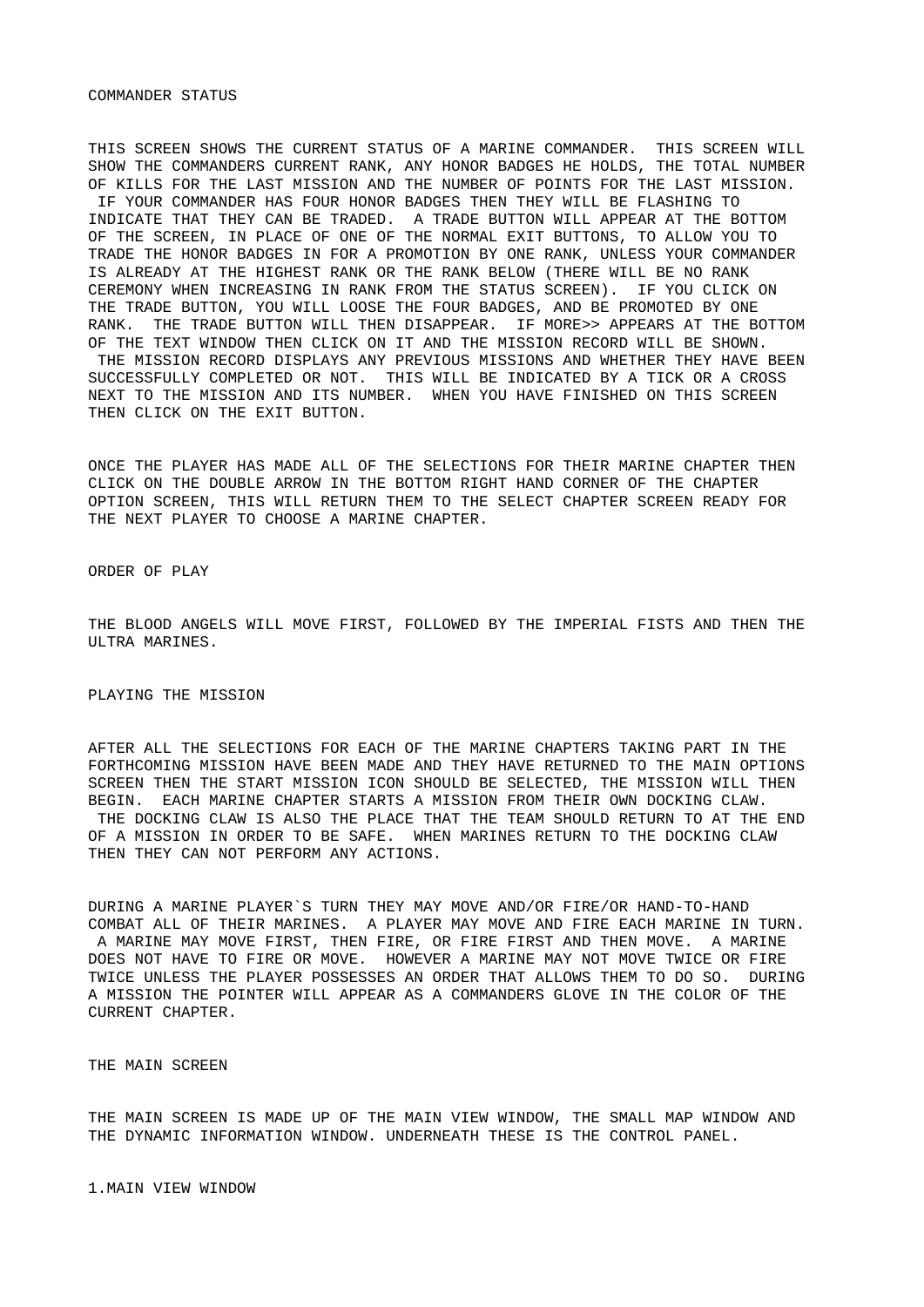THIS IS WHERE ALL OF THE ACTION TAKES PLACE. YOU MAY CLICK ON ANY OF YOUR MARINES IN THIS WINDOW WHILST IN PLAN VIEW IN ORDER TO SELECT THEM. ALSO CLICKING ON A REVEALED ALIEN AND HOLDING THE FIRE BUTTON DOWN WILL ACTIVATE THE ALIEN I.D MODE AND WILL SHOW THE ALIEN IN 3-D ISOMETRIC ALONG WITH ITS NAME IN THE SMALL MAP WINDOW. THE MAIN VIEW WINDOW HAS ARROWS AROUND THE EDGES, CLICKING ON ANY OF THESE, OR ALONG THE EDGES OF THE MAIN VIEW WINDOW WILL SCROLL THE MAIN VIEW WINDOW IN THE CHOSEN DIRECTION. CLICKING DOWN AND HOLDING THE FIRE BUTTON ON THESE ARROWS OR THE EDGES OF THE MAIN VIEW WINDOW WILL CONTINUE TO SCROLL THE MAIN VIEW WINDOW UNTIL EITHER THE FIRE BUTTON IS RELEASED OR UNTIL THE END OF THE MISSION MAP IS REACHED. WHEN THE 3-D BUTTON IS ACTIVE, CLICKING ON THE FOUR ARROWS SURROUNDING THE MAIN VIEW WINDOW WILL DISPLAY THE FOUR ANGLES OF THE ISOMETRIC VIEW.

2.SMALL MAP WINDOW

THIS WINDOW DISPLAYS THE MISSION MAP. ALIENS AND YOUR MARINES ARE SHOWN AS DOTS AND THEY CAN BE SEEN MOVING AROUND THE MAP WHEN ORDERED TO DO SO, ALIENS AND BLIPS ARE SHOWN AS GREEN DOTS, OBJECTS SUCH AS RUBBLE ARE SHOWN AS BLUE DOTS AND MARINES ARE SHOWN AS RED.

TO AID IN IDENTIFICATION A GRAPHIC AND NAME OF AN ALIEN OR AN OBJECT CAN ALSO BE SEEN DISPLAYED IN THIS WINDOW IN 3-D ISOMETRIC BY CLICKING AND HOLDING DOWN THE FIRE BUTTON, LEFT MOUSE BUTTON OR SPACE BAR ON THE SQUARE THEY OCCUPY WHILST IN PLAN VIEW MODE. CLICKING ANYWHERE ON THIS MAP WILL TAKE THE MAIN VIEW WINDOW TO THAT POSITION.

WHEN THE 3-D BUTTON IS SELECTED A 3-D ISOMETRIC VIEW OF PART OF THE MAP WILL BE DISPLAYED IN THE MAIN VIEW WINDOW. WHILST THE 3-D BUTTON IS ACTIVE, CLICKING ANYWHERE ON THE SMALL MAP WILL CAUSE THAT PART OF THE MAP TO BE DISPLAYED IN 3-D. CLICKING ON THE 3-D BUTTON AGAIN WILL CANCEL IT.

WHEN THE DICE ARE BEING ROLLED THIS WINDOW WILL DISPLAY THE DICE ROLL AS DIGITAL READ-OUTS, DICE THAT ARE NOT ACTIVE WILL BE DEHIGHLITED. HEAVY WEAPON DICE ARE COLOURED RED AND ARE AT THE TOP, LIGHT WEAPON DICE ARE COLOURED WHITE AND ARE AT THE BOTTOM.

A PLAYER MAY SOMETIMES BE GIVEN THE OPTION TO RE-ROLL SOME OF THE DICE, YOU WILL BE INFORMED OF THIS OPTION IN THE DYNAMIC INFORMATION WINDOW, CLICK ON THE PARTICULAR DICE YOU WISH TO RE-ROLL OR CLICK CANCEL IF YOU ARE HAPPY WITH THE DICE ROLL AND DO NOT WISH TO RE-ROLL.

## 3.DYNAMIC INFORMATION WINDOW

THIS WINDOW AT THE TOP RIGHT HAND CORNER OF THE SCREEN SHOWS INFORMATION ABOUT THE CURRENTLY SELECTED MARINE IN THE MARINE TEAM CURRENTLY TAKING ITS TURN, OR THE ALIENS WHEN IT IS THEIR TURN. WHEN A MARINE TEAM ARE TAKING THEIR TURN THE MARINE`S CHAPTER EMBLEM WILL BE DISPLAYED AT THE TOP OF THIS WINDOW ALONG WITH THE NAME OF THE CURRENTLY SELECTED MARINE, THE NUMBER OF LIFE POINTS THE MARINE HOLDS, THE WEAPON CARRIED BY THAT MARINE AND ALSO ANY TARGETER THAT MAY HAVE BEEN CHOSEN AS ONE OF YOUR EQUIPMENT CHOICES. IF A MARINE HAS COLLECTED AN OBJECT AS PART OF THE MISSION OBJECTIVE THEN THIS WILL ALSO BE DISPLAYED IN THIS WINDOW TO INDICATE WHICH MARINE POSSESSES IT.

WHEN ALL OF THE MARINE TEAMS HAVE HAD THEIR TURN AND HAVE CLICKED ON THE NEXT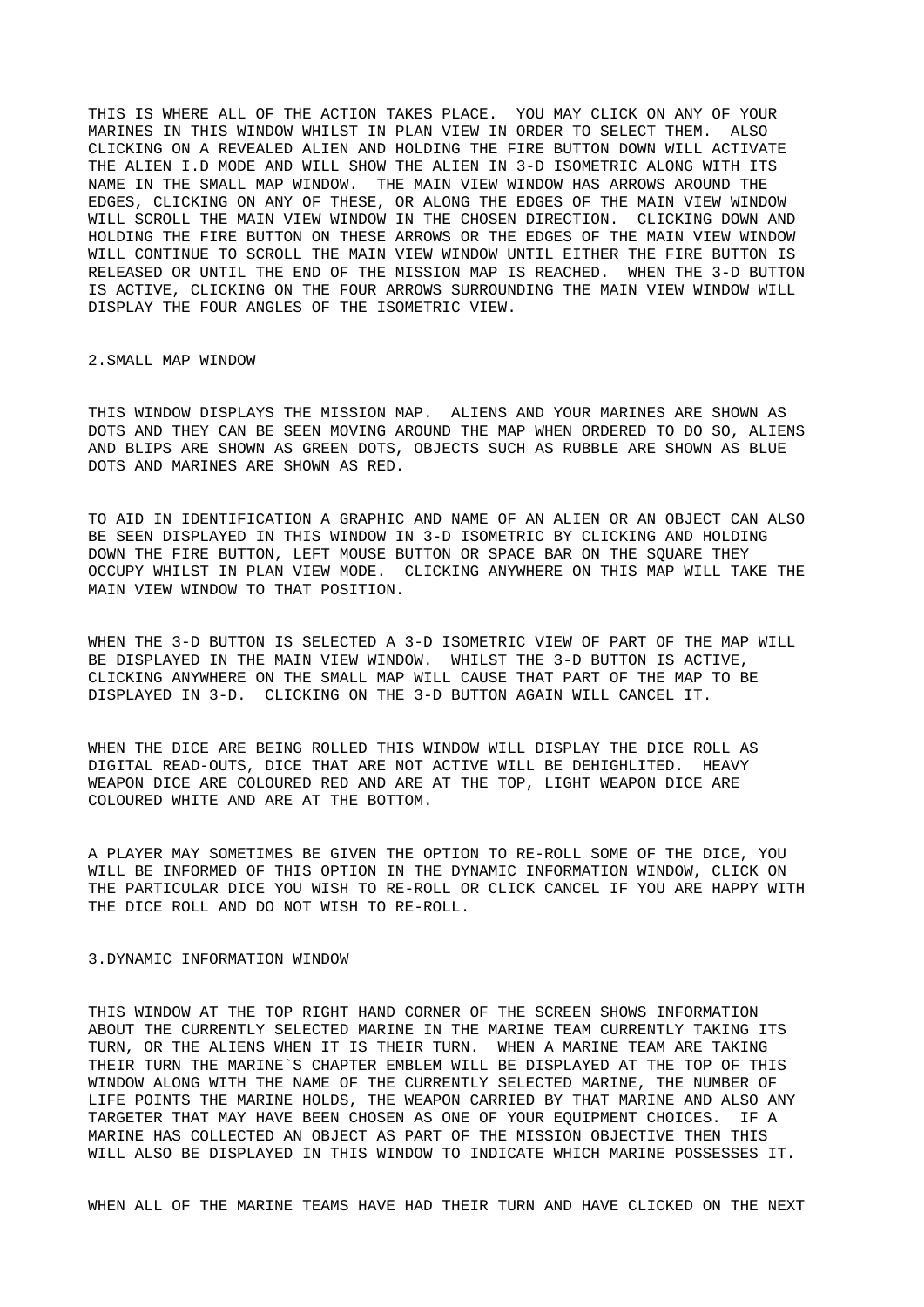PLAYER ICON, THIS WINDOW WILL THEN DISPLAY THE NUMBER OF TURNS REMAINING AND WILL PROMPT YOU TO PRESS THE FIRE BUTTON. THE NUMBER OF TURNS WILL COUNT DOWN. ONCE THE TURN COUNTER REACHES ONE THEN YOUR MARINE TEAM WILL HAVE ONE LAST TURN TO GET ALL THEIR MARINES BACK INTO THE DOCKING CLAW, OTHERWISE THEY WILL ALL DIE. AFTER THE NUMBER OF TURNS REMAINING HAVE BEEN DISPLAYED THEN IT IS THE ALIEN`S TURN. BEFORE THE ALIEN TAKES ITS TURN AN ALIEN EVENT WILL BE PLAYED (SEE ALIEN EVENTS) WHICH MAY BE BENEFICIAL OR DETRIMENTAL TO THE MARINES. THE ALIEN WILL THEN TAKE ITS TURN. YOU WILL SEE THE ALIEN EMBLEM IN THIS WINDOW AND THE CONTROL PANEL ACTION ICONS WILL LIGHT UP WITH A GREEN SURROUND WHEN THE ALIENS ARE TAKING THEIR TURN, THIS HELPS YOU SEE WHAT ACTIONS THE ALIENS ARE PERFORMING. IF THE ALIEN ATTACKS USING HAND-TO-HAND COMBAT THEN THE MARINE INVOLVED WILL AUTOMATICALLY MAKE A DEFENSIVE DICE ROLL. YOU WILL BE PROMPTED IN THIS WINDOW TO RE-ROLL UNDER CERTAIN CIRCUMSTANCES, A CHAPTER EMBLEM WILL ALSO APPEAR IN THIS WINDOW TO INDICATE WHICH CHAPTER MUST CHOOSE RE-ROLL OR CANCEL.

CONTROL PANEL

THE PANEL AT THE BOTTOM OF THE SCREEN IS WHERE YOU CONTROL YOUR MARINES ACTIONS. EACH ICON HAS A PARTICULAR FUNCTION. ONLY THE CURRENTLY AVAILABLE ACTIONS WILL BE HIGHLIGHTED. A MARINE MUST BE SELECTED BEFORE ANY OF THESE ICONS BECOME HIGHLIGHTED, WITH THE EXCEPTION OF THE ORDER ICON.

CONTROL PANEL ACTION ICONS

THIS IS THE MAIN SECTION OF THE PANEL, AND APPEARS UNDER THE MAIN VIEW WINDOW. CLICKING ON THESE ICONS WILL CAUSE THEM TO BE SURROUNDED BY THE COLOR OF YOUR MARINE TEAM TO INDICATE THAT IT HAS BEEN SELECTED. THE COLOURED SURROUND WILL STAY ACTIVE WHILST THE ACTION IS TAKING PLACE. ONCE SELECTED, AN ICON CAN BE CANCELLED BY CLICKING ON IT AGAIN, WITH THE EXCEPTION OF THE SCANNER, DOOR AND NEXT PLAYER ICONS.

THE ICONS ARE FROM LEFT TO RIGHT:

A.SCROLL ICON

CLICK ON THIS ICON AND MOVE THE JOYSTICK, MOUSE OR KEYS TO SCROLL AROUND THE MISSION MAP. CLICK ON THIS ICON AGAIN TO EXIT THIS MODE. PRESSING THE S KEY WILL ALSO ACTIVATE THIS OPTION, USE THE JOYSTICK, MOUSE OR KEYBOARD TO MOVE AROUND THE MAP. PRESSING THE S KEY AGAIN WILL DE-ACTIVATE THIS OPTION.

B.MOVE

CLICK ON THIS ICON AND THE MAIN VIEW WINDOW WILL DEHIGHLIGHT ALL SQUARES THAT CAN NOT BE WALKED ON. SQUARES THAT THE MARINE CAN MOVE TO WILL STAY AS NORMAL. MARINES WITH BOLT PISTOLS AND COMMANDERS ARE ABLE TO MOVE UP TO SIX SQUARES. MARINES WITH HEAVY WEAPONS CAN ONLY MOVE UP TO FOUR SQUARES, UNLESS THEY POSSESS A PIECE OF EQUIPMENT THAT ALLOWS THEM TO DO SO. WHEN THE MAIN VIEW WINDOW HAS DEHIGHLIGHTED THE UNAVAILABLE SQUARES, CLICK ON A SQUARE AND THE MARINE WILL MOVE TO THAT SQUARE. IF YOU HAVE FAILED TO SCAN THEN THERE MAY BE AN UN-REVEALED ALIEN BLOCKING YOUR MARINES PATH, YOUR MARINE WOULD THEN STOP, AND THE ALIEN WOULD BE REVEALED.

C.FIRE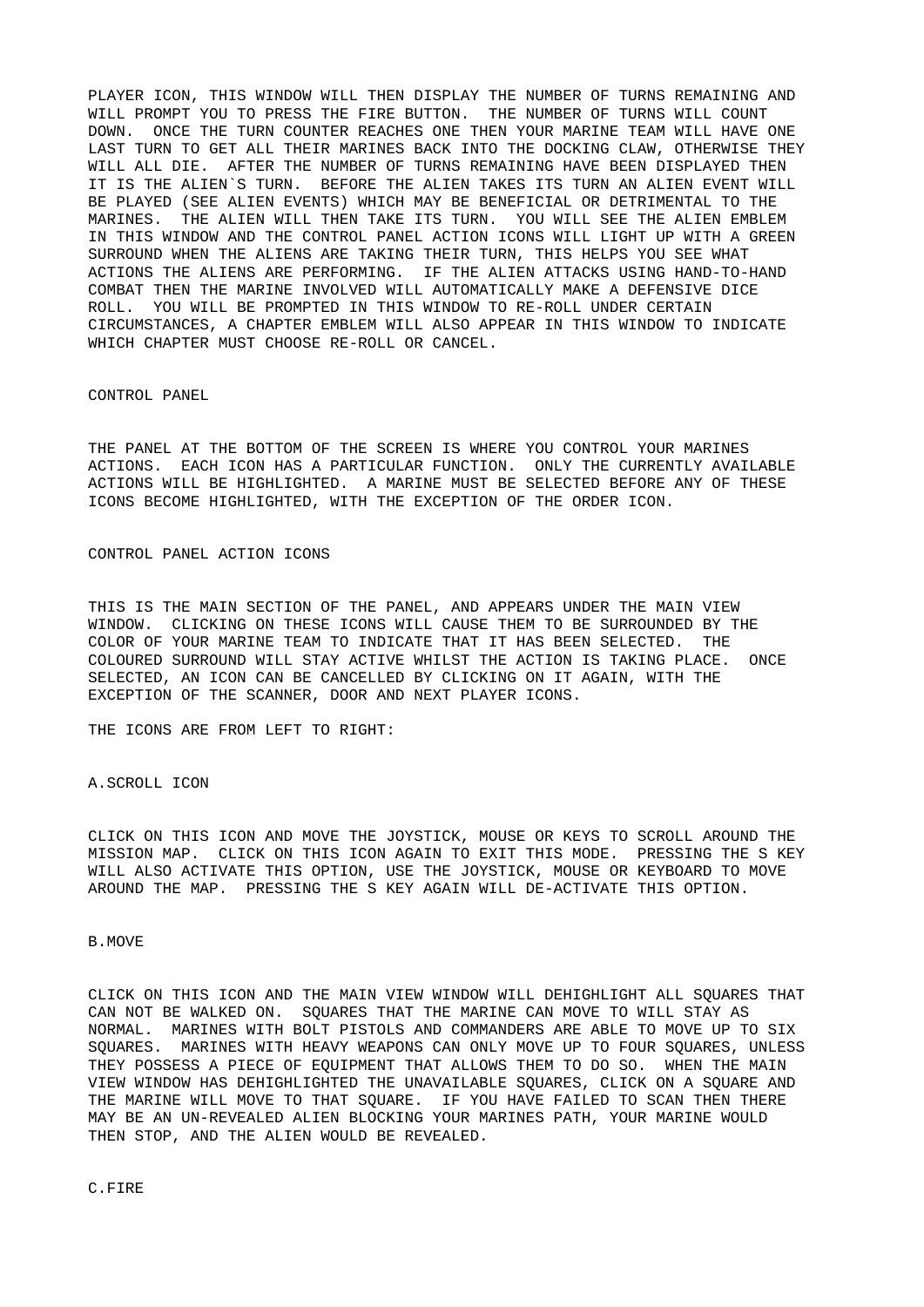WHEN THE FIRE ICON IN THE CONTROL PANEL IS CLICKED ON, THE MAIN VIEW WINDOW WILL DISPLAY THE SOUARES THAT CAN BE FIRED UPON IN YELLOW AND `SELECT TARGET WILL APPEAR IN THE DYNAMIC INFORMATION WINDOW. CLICK ON AN ALIEN TO BE FIRED AT OR, IF THE MISSILE LAUNCHER OR PLASMA GUN ARE BEING USED, CLICK ON ANY SQUARE EITHER CONTAINING AN ALIEN OR AN EMPTY SQUARE WITH ALIENS ON ADJACENT SQUARES. THE DIGITAL DICE ROLL WILL NOW APPEAR IN THE SMALL MAP WINDOW. IF CANCEL APPEARS UNDERNEATH THE DICE THEN THE PLAYER HAS THE OPPORTUNITY TO GET A RE-ROLL. THIS IS DONE BY CLICKING ON THE ACTUAL DICE. IF THE PLAYER DOES NOT WISH TO RE-ROLL A DICE THEN THEY SHOULD CLICK ON CANCEL. IF THE PLAYER`S DICE ROLL HAS SCORED MORE THAN THE ALIEN`S ARMOR VALUE THEN THE ALIEN WILL BE ELIMINATED, WITH THE EXCEPTION OF THE DREADNOUGHT, WHO HAS THREE LIFE POINTS BEYOND HIS ARMOR VALUE. IF YOU GET A HIGH DICE ROLL SCORE WHEN USING THE ASSAULT CANNON, AND HAVE BEATEN THE ALIEN`S ARMOR VALUE, THE ALIEN WILL BE ELIMINATED, YOUR DICE SCORE WILL THEN DECREASE BY THE ALIEN`S ARMOR VALUE, AND YOU WILL BE REQUESTED TO SELECT ANOTHER ALIEN TO ATTACK. THIS WILL CONTINUE UNTIL THERE ARE NO MORE ALIENS TO FIRE AT IN THE VICINITY, YOUR DICE ROLL HAS REACHED ZERO OR YOUR DICE SCORE IS NOT SUFFICIENTLY HIGH ENOUGH TO ELIMINATE AN ALIEN, CLICK ON THE FIRE ICON TO CANCEL WHEN THIS IS THE CASE.

## D.HAND-TO-HAND

WHEN THIS ICON IS SELECTED ANY ALIENS ON ADJACENT SOUARES TO THE CURRENTLY SELECTED MARINE CAN BE ATTACKED IN HAND-TO-HAND COMBAT. MARINES CANNOT USE HAND-TO-HAND COMBAT DIAGONALLY UNLESS THEY HAVE EQUIPMENT THAT ALLOWS THEN TO DO SO. THE ALIENS THAT ARE ABLE TO BE ATTACKED WILL BE STANDING ON A YELLOW SQUARE, ALL THE OTHER SQUARES WILL STAY AS NORMAL. CLICK ON THE SQUARE CONTAINING THE ALIEN YOU WISH TO ATTACK. THE DICE WILL NOW ROLL FOR THE MARINE`S ATTACK SCORE, FOLLOWED BY THE DEFENSIVE DICE ROLL FOR THE ALIEN. WHOEVER GETS THE HIGHEST DICE ROLL WILL WIN, THE LOSER WILL LOSE ONE LIFE POINT FOR EACH POINT HIS OPPONENT ROLLED ABOVE HIS OWN TOTAL. IF IT IS A DRAW, THEN NEITHER LOSES ANY LIFE POINTS. THE ICON WILL NOT BE AVAILABLE FOR SELECTION IF A MARINE IS NOT ADJACENT TO AN OPPONENT OR IF THEY HAVE ALREADY FIRED A WEAPON THIS TURN.

### E.ORDERS

THIS ICON WILL ONLY BE ACTIVE AND HIGHLIGHTED AT THE START OF THE MARINE PLAYER`S TURN BEFORE A MARINE HAS BEEN SELECTED. ONCE A MARINE HAS BEEN SELECTED THE ORDER WILL NOT BE AVAILABLE FOR THE REST OF THE TURN. IF THE PLAYER HAS MORE THAN ONE ORDER, ONLY ONE CAN BE USED PER TURN. SELECTING THIS ICON DISPLAYS THE CURRENT AVAILABLE ORDERS AS PICTURES IN THE SMALL MAP WINDOW. IF YOU POSSESS MORE THAN THE ORDER, THEN CLICK ON THE ARROWS EITHER SIDE OF THE ORDER PICTURE TO VIEW THE OTHERS. TO SELECT AND USE AN ORDER, CLICK ON THE ORDER PICTURE DISPLAYED IN THE SMALL MAP WINDOW. CLICK ON THE ORDER ICON IN THE CONTROL PANEL AGAIN TO CANCEL IF YOU NO LONGER WISH TO SELECT AND ORDER.

## F.EQUIPMENT

CLICKING ON THIS ICON WILL DISPLAY ALL THE EQUIPMENT YOU HAVE PREVIOUSLY CHOSEN IN THE SMALL MAP WIDOW AS PICTURES. EQUIPMENT WHICH IS USED THROUGHOUT A MISSION, FOR EXAMPLE THE BIONIC EYE, WILL NOT BE SHOWN HERE BECAUSE IT IS ALWAYS IN USE, AND DOES NOT NEED TO BE SELECTED AT ANY PARTICULAR POINT IN THE GAME. USE THE ARROWS EITHER SIDE OF THE EQUIPMENT PICTURE TO VIEW ANY OTHER EQUIPMENT YOU MAY POSSESS. TO SELECT AND USE A PARTICULAR EQUIPMENT PACK, CLICK ON THE EQUIPMENT PICTURE IN THE SMALL MAP WINDOW. CLICK ON THE EQUIPMENT ICON IN THE CONTROL PANEL AGAIN TO CANCEL IF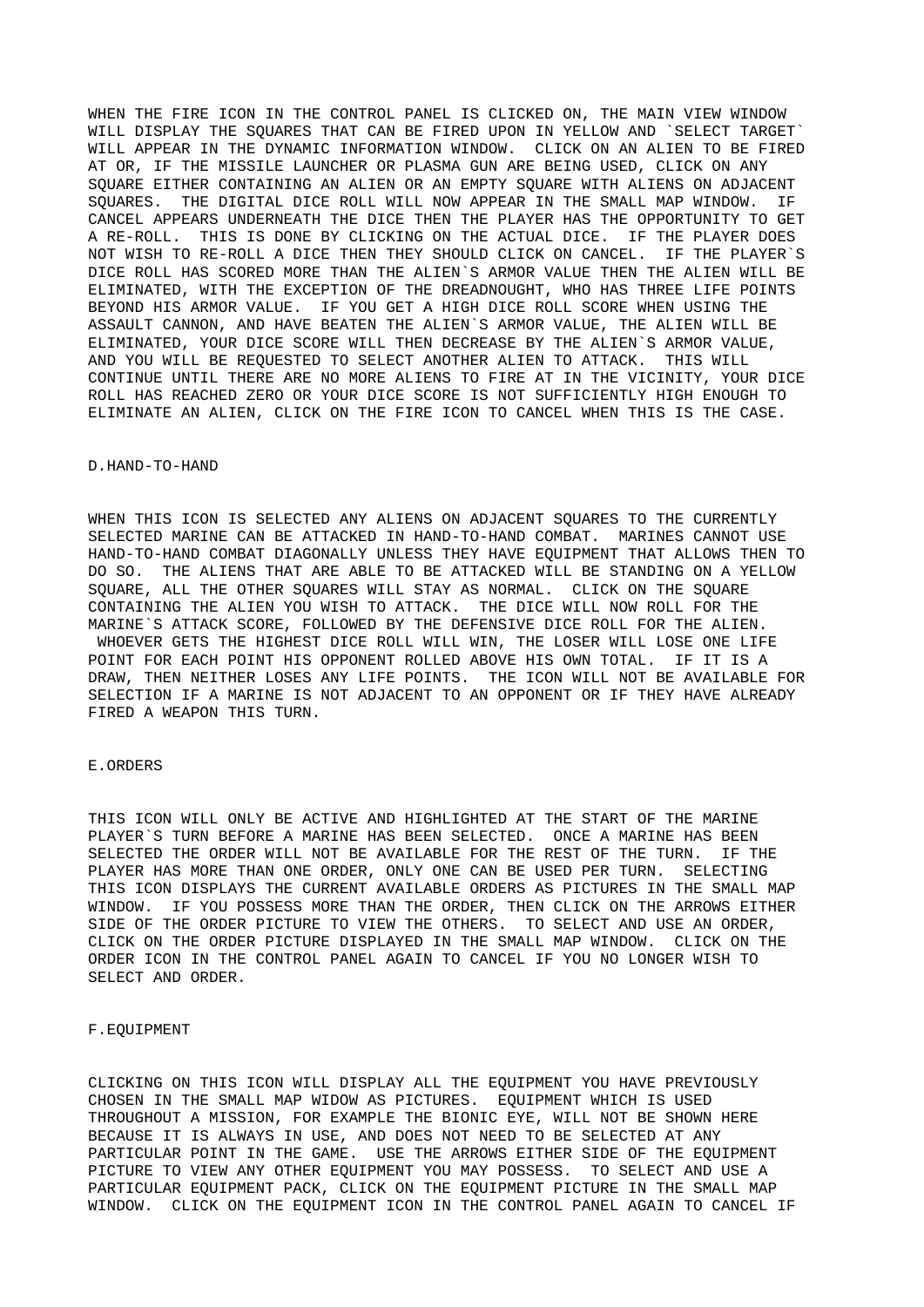YOU NO LONGER WISH TO SELECT ANY EOUIPMENT.

### G.DOORS

WHEN A MARINE IS STANDING NEXT TO A DOOR HE CAN OPEN IT BY CLICKING ON THIS ICON. A DOOR WILL OPEN AUTOMATICALLY WHEN A MARINE OR ALIEN`S MOVE ALLOWS THEN TO TRAVEL PAST THE DOOR. A DOOR CAN NOT BE CLOSED ONCE IT HAS BEEN OPENED UNLESS THE MASTER CONTROLS HAVE BEEN DISCOVERED.

### H.SCANNER

THE SCANNER CAN BE USED BY ANY SELECTED MARINE TO REVEAL BLIPS, BUT ONLY ONCE PER TURN (UNLESS AN ALIEN EVENT ALLOWS THEM TO DO SO). A COMMANDERS SCANNER HAS A LARGER SCAN RANGE THAN A NORMAL MARINES SCANNER. THE SCANNER ICON WILL DEHIGHLIGHT WHEN NOT AVAILABLE.

### I.NEXT PLAYER

CLICKING ON THIS ICON WILL FINISH YOUR MARINE TEAM`S TURN AND TRANSFER TO THE NEXT PLAYER`S MARINE TEAM, OR THE ALIEN, FOR THEM TO TAKE THEIR TURN.

# J I-V.MARINE TEAM ICONS

THIS PANEL SHOWS THE FACES OF THE MARINES IN YOUR TEAM. A MARINE MUST BE SELECTED BEFORE MOVE, FIRE, HAND-TO-HAND COMBAT, DOOR, EQUIPMENT OR SCAN CAN BE SELECTED FROM THE CONTROL PANEL. TO SELECT A MARINE, CLICK ON ONE OF THE MARINE FACE ICONS AT THE BOTTOM OF THE SCREEN, ON A MARINE DISPLAYED IN THE MAIN VIEW WINDOW OR PRESS KEYS F1-F5 WHICH CORRESPOND TO THE COMMANDER AND THE FOUR MARINES. THE CONTROL PANEL WILL NOW HIGHLIGHT THE ACTIONS AVAILABLE TO THE SELECTED MARINE. DOUBLE CLICKING ON A MARINE ICON, OR A MARINE DISPLAYED IN THE MAIN VIEW WINDOW OR PRESSING ONE OF THE F1-F5 KEYS TWICE, WILL CENTER THE SCREEN ON THE SELECTED MARINE. WHEN A MARINE IS SELECTED A RED LED WILL LIGHT UP UNDERNEATH HIS FACE. THERE ARE TWO SMALLER LED`S ABOVE HIS FACE, THE LEFT ONE WILL TURN FROM GREEN TO RED WHEN THAT MARINE HAS MOVED, THE RIGHT ONE WILL TURN FROM GREEN TO RED WHEN THAT MARINE HAS FIRED OR USED HAND-TO-HAND COMBAT. IF ANY OF YOUR MARINES DO NOT LEAVE THE DOCKING CLAW DURING THE FIRST TURN OR HAVE RETURNED TO THE DOCKING CLAW AFTER THE FIRST TURN, THEIR FACES WILL BE DEHIGHLIGHTED TO INDICATE THAT THEY CANNOT BE SELECTED. WHEN A MARINE IS ELIMINATED A SKULL WILL APPEAR IN PLACE OF HIS FACE. ANY ORDERS SHOULD BE PLAYED PRIOR TO SELECTING A MARINE.

## QUIT MISSION

THERE MAY BE TIMES WHEN YOU WISH TO QUIT THE CURRENT MISSION AND START AGAIN OR YOUR MARINES MAY BE TRAPPED SOMEWHERE BECAUSE THEY ARE SURROUNDED BY A VACUUM. PRESS THE ESCAPE KEY TO QUIT THE MISSION. YOUR COMMANDER AND MARINES WILL NOW ALL DIE.

### MISSION DE-BRIEF

WHEN ALL MARINE CHAPTERS HAVE EITHER RETURNED TO THE DOCKING CLAW, OR HAVE DIED, THE MISSION IS FINISHED AND YOUR MARINE COMMANDER WILL GET A MISSION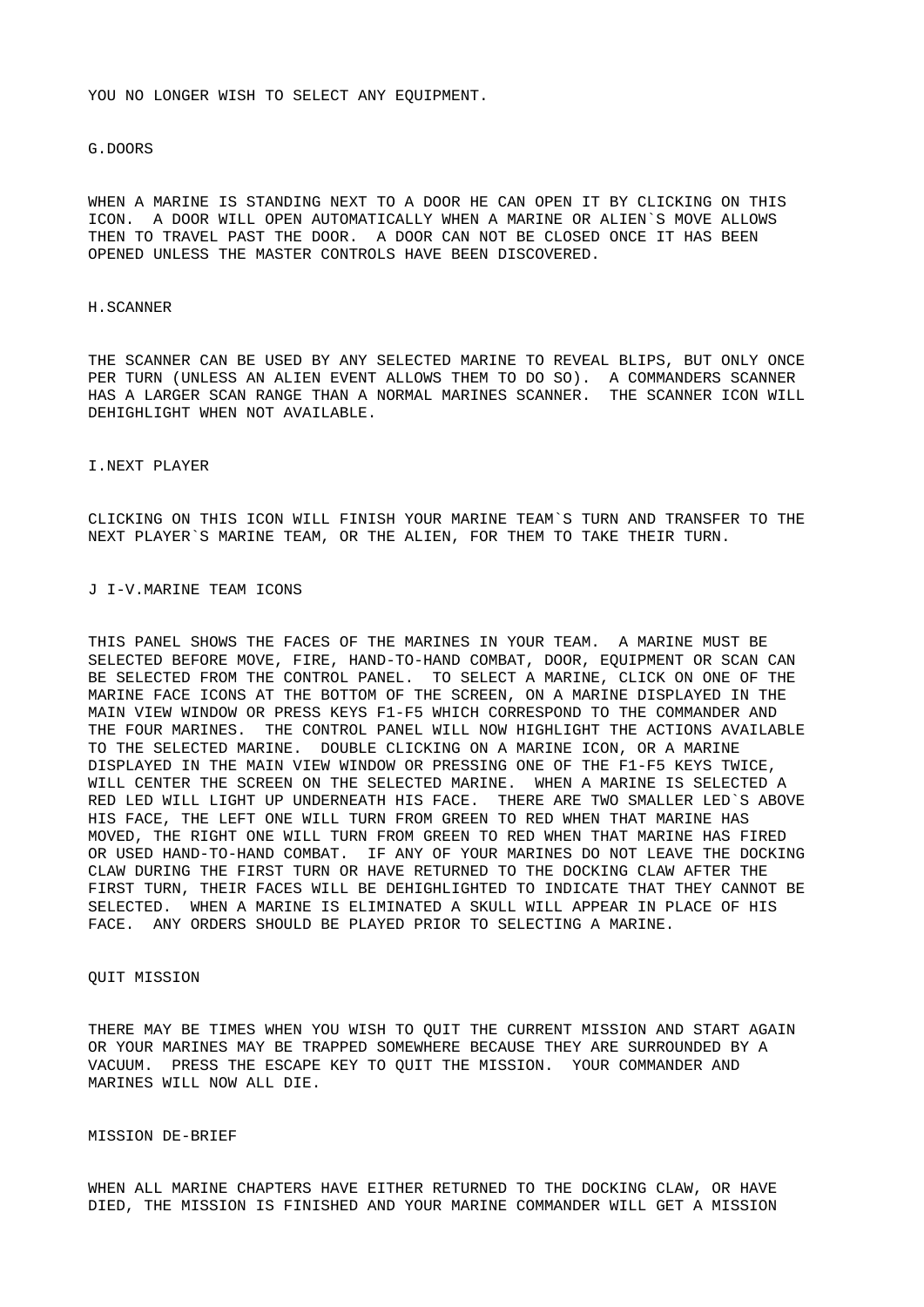DE-BRIEF FROM THE IMPERIUM. YOU WILL BE TOLD WHETHER YOU HAVE WON THE MISSION. EACH MISSION WILL HAVE A MINIMUM SCORE THAT IS REQUIRED TO WIN THE MISSION. IF PLAYING A GAME WITH MORE THAN ONE MARINE TEAM THEN THE TEAM WITH THE MOST POINTS WINS THE MISSION, BUT ONLY IF THEY HAVE SCORED ABOVE THE MINIMUM NUMBER OF POINTS REQUIRED TO WIN THAT MISSION. THE COMMANDER OF THE WINNING TEAM WILL BE PROMOTED BY ONE RANK AND WILL TAKE PART IN AN AWARD CEREMONY. COMPLETION OR NON-COMPLETION OF THE PRIMARY MISSION WILL ALSO DETERMINE THE TYPE OF DE-BRIEFING MESSAGE YOU WILL BE GIVEN. IF `MORE>>` APPEARS AT THE BOTTOM OF THE TEXT THEN THIS INDICATES THAT THERE IS MORE TEXT TO FOLLOW, CLICK ON THE TEXT WINDOW AND ANY ADDITIONAL TEXT WILL APPEAR. WHEN YOU WISH TO LEAVE THIS SCREEN CLICK ON THE EXIT BUTTON AT THE BOTTOM OF THE SCREEN. ONCE ALL THE MARINE PLAYERS TAKING PART HAVE HAD THEIR MISSION DE-BRIEF THEY WILL THEN BE TAKEN TO THEIR CHAPTER OPTION SCREEN WHERE THEY CAN SAVE OR VIEW THE STATUS OF THEIR COMMANDER. WHEN A MARINE PLAYER HAS FINISHED ON THE CHAPTER OPTION SCREEN THEY SHOULD CLICK ON THE DOUBLE ARROWS IN THE BOTTOM RIGHT HAND CORNER OF THE SCREEN.

IF MORE THAN ONE MARINE PLAYER WAS TAKING PART THEN THE NEXT PLAYERS CHAPTER OPTION SCREEN WILL APPEAR. WHEN THE LAST PLAYER HAS FINISHED ON THEIR CHAPTER OPTION SCREEN THEY SHOULD CLICK ON THE DOUBLE ARROW IN THE BOTTOM RIGHT HAND CORNER, THIS WILL TAKE THE PLAYERS TO THE MAIN OPTIONS SCREEN READY TO SELECT A NEW MISSION.

#### ALIEN EVENTS ~~~~~~~~~~~~~

### 1.COMMUNICATIONS MALFUNCTION

THIS IS PLAYED ON ONE PLAYER. THAT PLAYER MAY NOT USE AN ORDER ON THEIR NEXT TURN.

#### 2.SUICIDE ANDROID

ANY ONE ANDROID MAY SELF DESTRUCT AFTER MOVING. TWO HEAVY WEAPONS DICE ARE ROLLED. EACH MARINE/ALIEN ADJACENT TO THE ANDROID IS ATTACKED WITH THE TOTAL OF 2 DICE.

#### 3.ANDROID FAULT

NO ANDROIDS OR DREADNOUGHT MAY MOVE OR FIRE THIS TURN.

4.LURE OF CHAOS

A MARINE IS RANDOMLY CHOSEN (NOT A COMMANDER) AND 1 HEAVY WEAPONS DICE IS ROLLED. IF A 3 IS ROLLED, THE MARINE IS REPLACED WITH A CHAOS MARINE.

### 5.MASTER CONTROLS

MARINES MAY NOT OPEN OR CLOSE AS MANY DOORS AS THEY LIKE. THIS STAYS ACTIVE FOR THE REST OF THE MISSION. THE DOOR ICON WILL NOW BE HIGHLIGHTED FOR THE REST OF THE MISSION. CLICK ON THE DOOR ICON AND THEN ON ANY DOOR IN THE MAIN VIEW WINDOW YOU WISH TO OPEN OR CLOSE.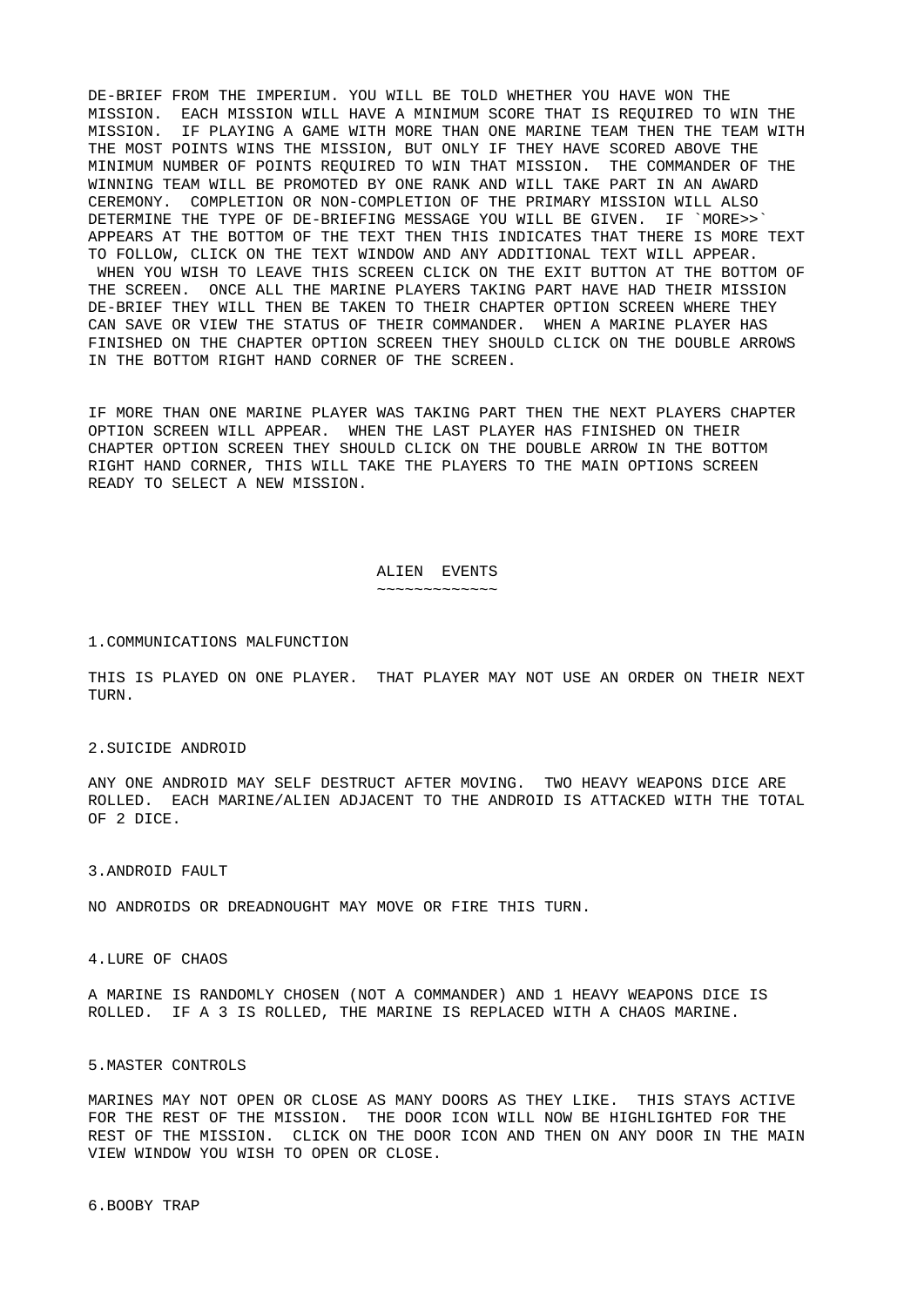A MARINE IS RANDOMLY CHOSEN (NOT A COMMANDER) AND A MISSILE LAUNCHER ATTACK IS MADE ON THAT SQUARE.

7.OUT OF AMMO

A MARINE WITH A HEAVY WEAPON IS RANDOMLY CHOSEN AND HAS HIS HEAVY WEAPON REPLACED WITH A BOLTER. IF NO BOLTER IS AVAILABLE THEN THE MARINE WILL HAVE NO WEAPON AND CAN ONLY FIGHT USING HAND-TO-HAND.

8.REPORT IN

THIS IS PLAYED ON A PLAYER, THAT PLAYER`S COMMANDER MAY NOT MOVE OR ATTACK ON HIS NEXT TURN.

9. AUTO DEFENCE

THIS SHOOTS AT ANY MARINE. ONE HEAVY WEAPONS DIE IS ROLLED.

10.MECH.ASSAULT

ALL ANDROIDS AND DREADNOUGHTS MAY MOVE UP TO TWICE THEIR NORMAL MOVE THIS TURN AS WELL AS ATTACK.

### 11.WEAPONS JAMMED

THIS IS PLAYED ON ONE OF THE PLAYERS. THAT PLAYER MAY NOT FIRE AND HEAVY WEAPONS OR HEAVY BOLTER ON THEIR NEXT TURN.

12.PSYCHIC ATTACK

NO GRETCHIN OR ORKS MAY MOVE THIS TURN.

13.MOTHERSHIP COMMUNICATION

THE SECONDARY MISSION IS TRANSMITTED TO THE MARINE TEAMS ATTEMPTING A MISSION AND IS DISPLAYED IN THE MAIN VIEW WINDOW.

### 14.GRETCHIN BOMBER

ANY ONE GRETCHIN MAY THROW A FRAG GRENADE INSTEAD OF FIRING. THE FRAG GRENADE ATTACKS IN THE SAME WAY AS A MISSILE LAUNCHER.

### 15.MOTHERSHIP SCAN

ALLOWS EACH MARINE CHAPTER TO SCAN TWICE FOR ONE TURN ONLY.

### 16.SOULSUCKER

A SOULSUCKER IS PLACED NEXT TO A MARINE OR COMMANDER. THE SOULSUCKER MAY MOVE AND ATTACK AS NORMAL THIS TURN.

17.EQUIPMENT MALFUNCTION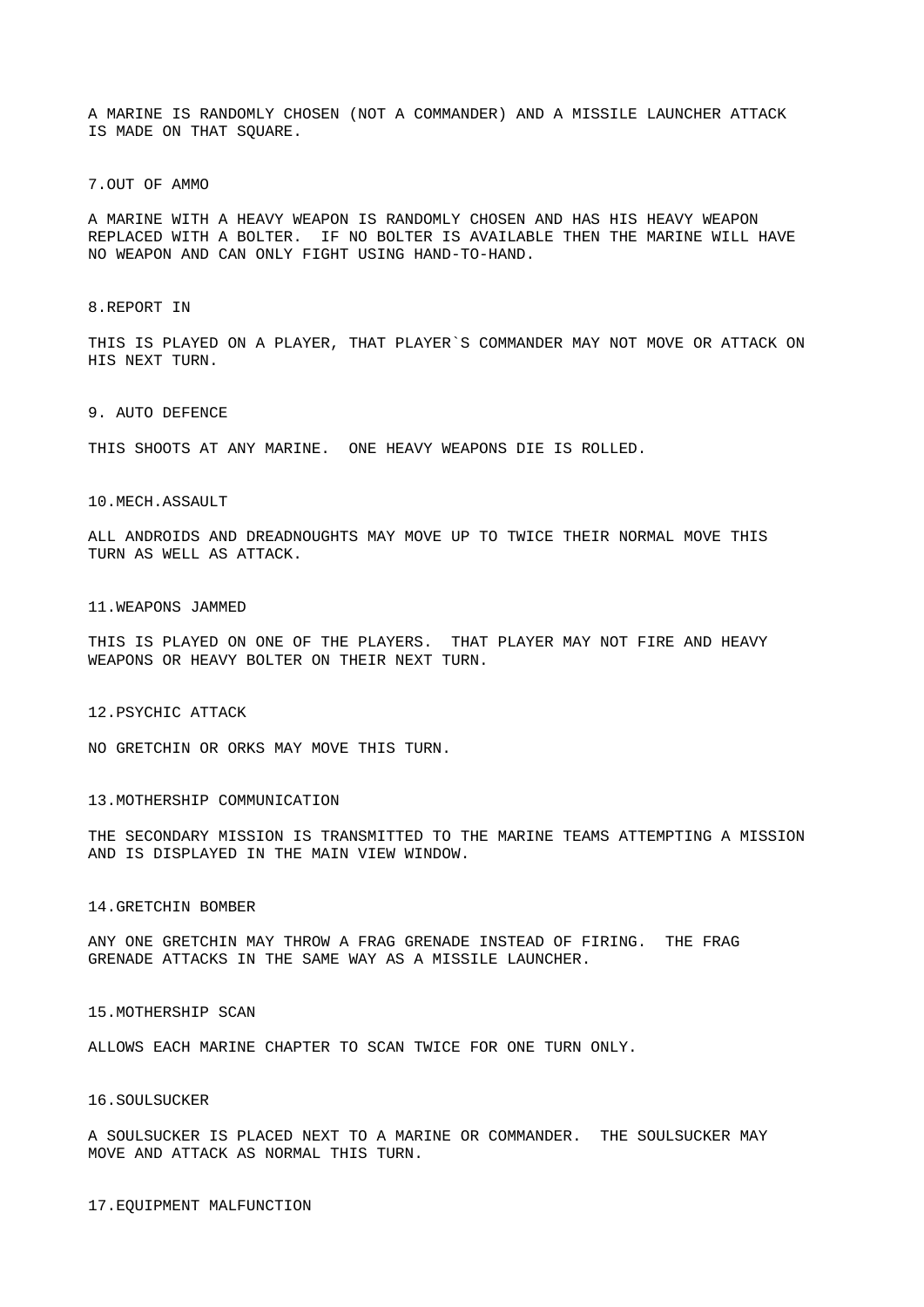ONE EQUIPMENT PACK FROM A MARINE CHAPTER IS LOST DUE TO MALFUNCTION.

18.ALIEN ELITE

ANY ONE ALIEN CAN USE TWICE THEIR NORMAL ACTIONS THIS TURN.

19.FRENZY

ANY ONE GRETCHIN OR ORK MAY ATTACK TWICE IN HAND-TO-HAND COMBAT THIS TURN.

#### SPACE CRUSADE MISSIONS ~~~~~~~~~~~~~~~~~~~~~~~~~~

1.PRIMARY MISSION: MISSION 653/4-SECTOR 45. SEEK AND DESTROY.

SEEK AND DESTROY DREADNOUGHT ABOARD ALIEN VESSEL 653. THE ALIENS HAVE BLOCKED SOME CORRIDORS WITH RUBBLE. CLEAR RUBBLE WITH WEAPON HIT OF ONE OR ABOVE. THE PRIMARY MISSION WILL BE AWARDED TO THE PLAYER WHO DESTROYS THE DREADNOUGHT.

2.PRIMARY MISSION: MISSION 653/5-SECTOR 46. ELIMINATE AND SURVIVE.

THE EMPIRE HAS FAILED TO DESTROY ALL ALIENS ON BOARD ALIEN VESSEL 656 BY USING EXPERIMENTAL GERM WARFARE. ELIMINATE AS MANY ALIENS AS POSSIBLE AND ALSO ANY MARINES FROM ANOTHER CHAPTER AS THERE IS ONLY ENOUGH ANTIDOTE AVAILABLE ABOARD THE MOTHER SHIP FOR ONE MARINE CHAPTER. IF ONLY ONE MARINE CHAPTER IS DEPLOYED ON THIS MISSION THEN ELIMINATE ALL FIVE INFECTED CHAOS MARINES. THE PRIMARY MISSION WILL BE AWARDED TO THE PLAYER WHO ELIMINATES THE GREATEST NUMBER OF RIVAL MARINES. IF ANY PLAYERS ELIMINATE THE SAME NUMBER OF MARINES IT WILL BE AWARDED TO THE PLAYER WHO HAS SCORED THE MOST POINTS. IF ONE PLAYER ONLY, THEN ALL CHAOS MARINES MUST BE DESTROYED.

3.PRIMARY MISSION: MISSION 653/6-SECTOR 47. DISABLE ALIEN VESSEL.

DISABLE ALIEN VESSEL BY DESTROYING ENGINEERING CONTROL PANEL LOCATED IN THE ENGINE ROOM. ENGINEERING CONTROL PANEL REQUIRES A HIT OF TWO OR ABOVE TO DESTROY IT. THE PRIMARY MISSION WILL BE AWARDED TO THE PLAYER WHO DESTROYS THE ENGINE CONTROL PANEL.

4.PRIMARY MISSION: MISSION 653/7-SECTOR 16. LOCATE AND RESCUE.

LOCATE A CONTAINER WHICH IS PRESERVING THE BRAIN OF THE EMPIRES TOP SCIENTIST AND RETURN IT TO THE DOCKING CLAW. THE PRIMARY MISSION WILL BE AWARDED TO THE PLAYER WHO RETURNS THE CONTAINER SAFELY TO THE DOCKING CLAW.

5.PRIMARY MISSION: MISSION 653/8-SECTOR 85. LOCATE AND RETRIEVE.

DELTA SQUAD BETA COMPANY HAVE BEEN WIPED OUT WHILST TESTING A SECRET EXPERIMENTAL WEAPON. LOCATE THE EXPERIMENTAL WEAPON AND RETURN IT TO THE DOCKING CLAW. THE PRIMARY MISSION WILL BE AWARDED TO THE PLAYER WHO RETURNS TO THE DOCKING CLAW WITH THE EXPERIMENTAL WEAPON.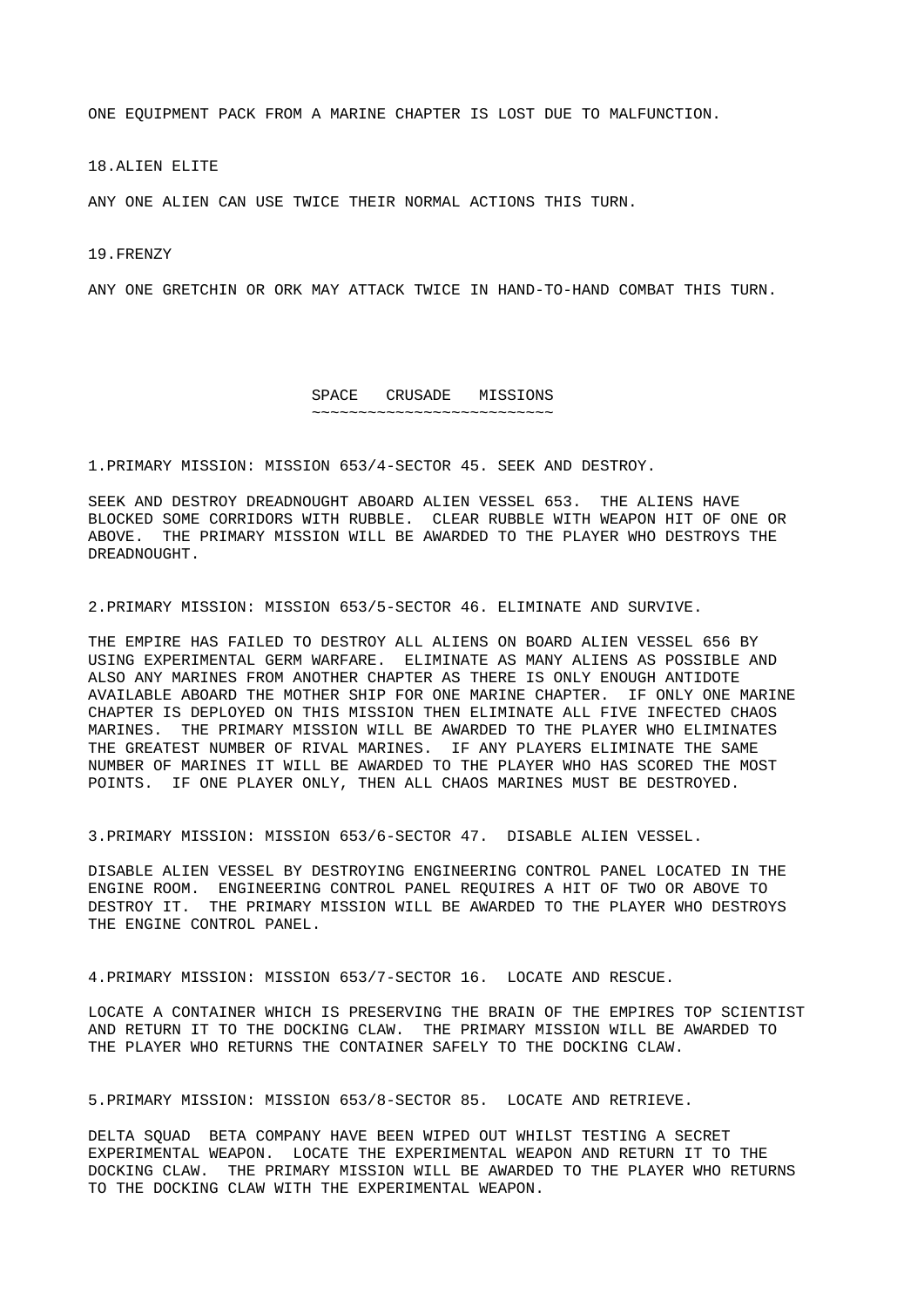6.PRIMARY MISSION: MISSION 653/8-SECTOR 12. PURGE AND WITHDRAW.

INTELLIGENCE REPORTS THAT ALIEN VESSEL HAS THREE OUTER HULL DOORS. OPEN AN OUTER HULL DOOR AND WITHDRAW FROM THE VACUUM THAT WILL SPREAD TO THE REST OF THE SHIP. THE PRIMARY MISSION WILL BE AWARDED TO THE PLAYER WHO IS THE FIRST TO OPEN AN OUTER HULL DOOR AND RETURNS TO THE DOCKING CLAW.

### 7.PRIMARY MISSION: MISSION 653/9-SECTOR 24. INTERCEPTION.

ALIENS HAVE BEEN DETECTED ABOARD A DRIFTING HULK IN SECTOR 24. AS MANY ALIENS MUST BE ENGAGED AND DESTROYED AS POSSIBLE. HOWEVER INTELLIGENCE REPORTS THAT A RADIOACTIVE SOURCE IS ABOARD WHICH IS KNOWN TO SOMETIMES CAUSE FALSE SCANNER READINGS. IF ONLY ONE MARINE TEAM IS DEPLOYED THEN AT LEAST 15 ALIENS MUST BE DESTROYED. THE PRIMARY MISSION WILL BE AWARDED TO THE PLAYER WHO ELIMINATES THE GREATEST NUMBER OF ALIENS. IF TWO PLAYERS KILL THE SAME NUMBER OF ALIENS THEN THE PRIMARY MISSION IS AWARDED TO THE PLAYER WITH THE MOST POINTS. IF ONLY ONE PLAYER, THEY MUST KILL OVER 15 ALIENS.

### 8.PRIMARY MISSION: MISSION 653/10-SECTOR 16. EXTERMINATE.

THERE ARE REPORTS OF A VERY DANGEROUS BREED OF ALIEN NICK-NAMED SOULSUCKERS ABOARD ALIEN VESSEL 93. ELIMINATE ALL SOULSUCKERS THAT ARE ENCOUNTERED. IF ONLY ONE MARINE TEAM IS DEPLOYED THEN AT LEAST 10 SOULSUCKERS MUST BE DESTROYED. THE PRIMARY MISSION WILL BE AWARDED TO THE PLAYER WHO KILLS THE GREATEST NUMBER OF SOULSUCKERS. IF TWO PLAYERS DESTROY THE SAME NUMBER OF SOULSUCKERS THEN THE PLAYER WHO SCORED THE MOST POINTS IS AWARDED THE PRIMARY MISSION.

## 9.PRIMARY MISSION: MISSION 653/11-SECTOR 53. LOCATE AND EXTERMINATE.

SOULSUCKER EGGS ARE REPORTED TO BE HIDDEN ON BOARD ALIEN VESSEL 28. LOCATE EGG HATCHERY ROOM AND SEND A MARINE INTO THE ROOM TO DESTROY AS MANY OF THE SOULSUCKER EGGS AS POSSIBLE. EGGS CAN ONLY BE DESTROYED WITH A WEAPON HIT OF ONE OR ABOVE. IF ONLY ONE MARINE TEAM DEPLOYED THEN ALL SOULSUCKER EGGS MUST<br>BE DESTROYED. THE PRIMARY MISSION WILL BE AWARDED TO THE PLAYER WHO THE PRIMARY MISSION WILL BE AWARDED TO THE PLAYER WHO DESTROYED THE GREATEST NUMBER OF SOULSUCKER EGGS. IF A ONE PLAYER GAME THEN THE PRIMARY MISSION WILL BE AWARDED IF ALL EGGS ARE DESTROYED.

10.PRIMARY MISSION: MISSION 653/12-SECTOR 68. SABOTAGE AND WITHDRAW.

INTELLIGENCE REPORTS THE DISCOVERY OF A WEAK SPOT IN THE OUTER HULL OF ALIEN VESSEL 331. LOCATE THE WEAK SPOT, BLOW A HOLE IN THE OUTER HULL, A WEAPON HIT OF THREE OR ABOVE IS REQUIRED, AND RETREAT TO THE DOCKING CLAW FROM THE VACUUM THAT WILL SPREAD THROUGHOUT THE SHIP. THE PRIMARY MISSION WILL BE AWARDED TO THE FIRST PLAYER TO BLOW A HOLE IN THE OUTER HULL.

11.PRIMARY MISSION: MISSION 653/13-SECTOR 5. DESTROY ALIEN SHIP 17.

INTELLIGENCE REPORTS THAT THE ALIEN SHIP 17 HAS NOT HAD ITS SELF DESTRUCT MECHANISM DISABLED BY THE ALIENS. ACTIVATE SHIP SELF DESTRUCT BY DESTROYING CONTROL PANEL IN CONTROL ROOM WITH A WEAPON HIT OF TWO OR ABOVE. THE PRIMARY MISSION WILL BE AWARDED TO THE PLAYER WHO ACTIVATES THE SHIP SELF DESTRUCT.

12.PRIMARY MISSION: MISSION 653/14-SECTOR 44. DESTROY CUBE OF CHAOS.

INTELLIGENCE REPORTS THAT THE ALIENS ARE PROTECTING `THE CUBE OF CHAOS`, A DEVICE THAT IS CLOSE TO COMPLETION. IF THIS DEVICE IS ALLOWED TO SURVIVE THE